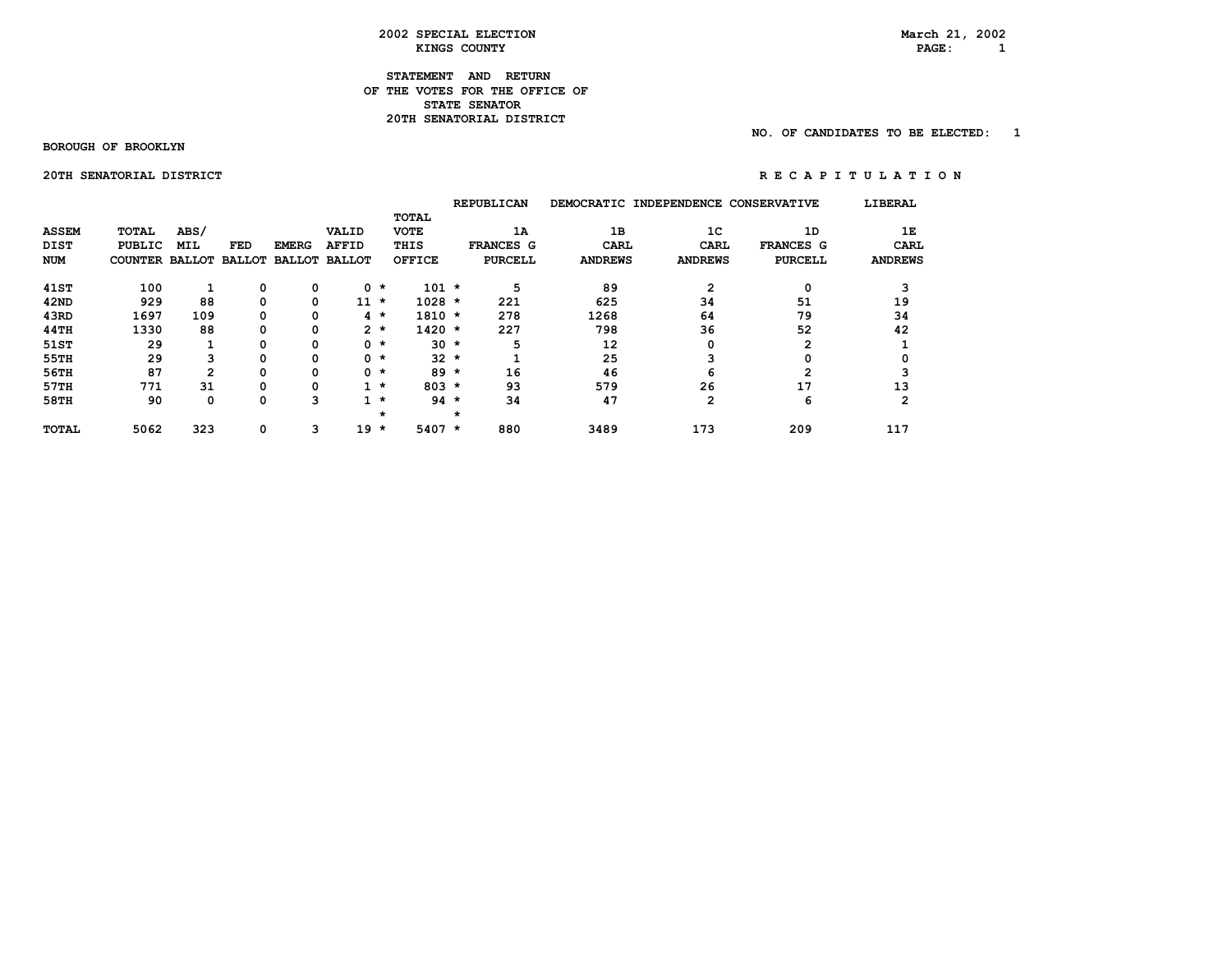PAGE: 1A

# **2002 SPECIAL ELECTION March 21, 2002**  KINGS COUNTY

# **STATEMENT AND RETURN OF THE VOTES FOR THE OFFICE OF STATE SENATOR** STATE SENATOR **20TH SENATORIAL DISTRICT**

| 20TH SENATORIAL DISTRICT |                 |                |                |
|--------------------------|-----------------|----------------|----------------|
|                          | <b>WORKING</b>  |                |                |
|                          | <b>FAMILIES</b> |                |                |
| <b>ASSEM</b>             | 1н              |                | <b>UNRE</b>    |
| <b>DIST</b>              | CARL            | <b>SCAT</b>    | CORD           |
| NUM                      | <b>ANDREWS</b>  | <b>VOTE</b>    | <b>VOTE</b>    |
|                          |                 |                |                |
| 41 ST                    | $\overline{2}$  | 0              | 0              |
| 42ND                     | 51              | 5              | 22             |
| 43RD                     | 60              | $\overline{2}$ | 25             |
| 44TH                     | 242             | 3              | 20             |
| 51ST                     | 9               | $\mathbf{1}$   | 0              |
| 55TH                     | 1               | $\Omega$       | $\overline{2}$ |
| 56TH                     | 6               | 0              | 10             |
| 57TH                     | 64              | 2              | 9              |
| 58TH                     | 0               | 0              | 3              |
|                          |                 |                |                |
| TOTAL                    | 435             | 13             | 91             |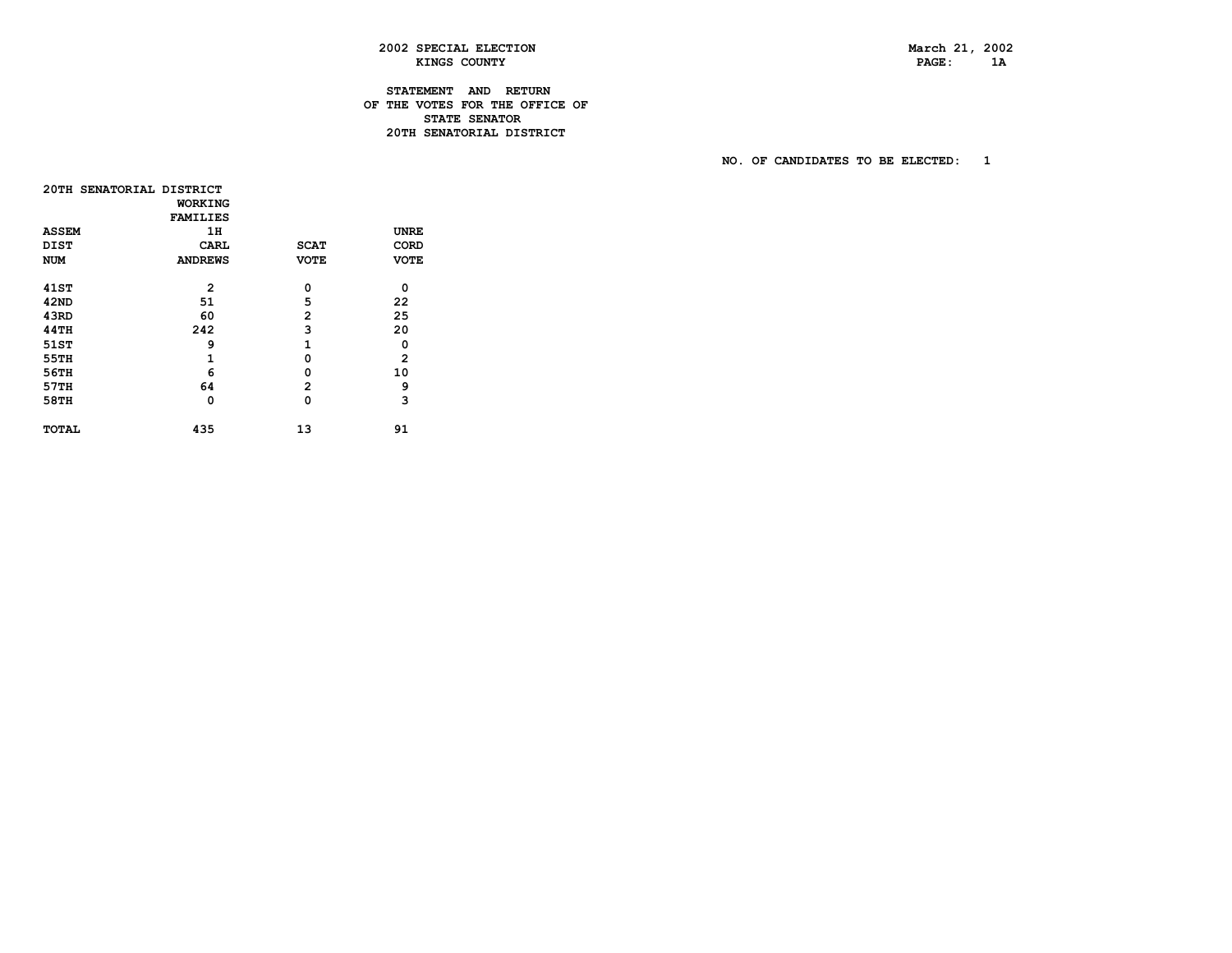# **STATEMENT AND RETURN OF THE VOTES FOR THE OFFICE OF STATE SENATOR 20TH SENATORIAL DISTRICT**

**20TH SENATORIAL DISTRICT 41STASSEMBLYDISTRICT** 

|             |                                     |                |          |              |                |         | <b>TOTAL</b>  |         | <b>REPUBLICAN</b> |                | DEMOCRATIC INDEPENDENCE CONSERVATIVE |                         | LIBERAL        |
|-------------|-------------------------------------|----------------|----------|--------------|----------------|---------|---------------|---------|-------------------|----------------|--------------------------------------|-------------------------|----------------|
| <b>ELEC</b> | <b>TOTAL</b>                        | ABS/           |          |              | VALID          |         | <b>VOTE</b>   |         | 1A                | 1B             | 1 <sup>c</sup>                       | 1D                      | 1E             |
| <b>DIST</b> | PUBLIC                              | <b>MIL</b>     | FED      | <b>EMERG</b> | <b>AFFID</b>   |         | THIS          |         | <b>FRANCES G</b>  | <b>CARL</b>    | <b>CARL</b>                          | FRANCES G               | <b>CARL</b>    |
| <b>NUM</b>  | COUNTER BALLOT BALLOT BALLOT BALLOT |                |          |              |                |         | <b>OFFICE</b> |         | <b>PURCELL</b>    | <b>ANDREWS</b> | <b>ANDREWS</b>                       | <b>PURCELL</b>          | <b>ANDREWS</b> |
|             |                                     |                |          |              |                |         |               |         |                   |                |                                      |                         |                |
| 67TH        | 100                                 | $\mathbf{1}$   | 0        | $\mathbf 0$  | $0 *$          |         | $101 *$       |         | 5                 | 89             | $\mathbf{2}$                         | 0                       | 3              |
| 7TH         | <b>NOT</b>                          | <b>USED</b>    |          |              |                | $\star$ |               | $\star$ |                   |                |                                      |                         |                |
| 10TH        | 35                                  | 1              | 0        | 0            | $0 *$          |         | $36 *$        |         | 5                 | 22             | 3                                    | 4                       | 0              |
| <b>11TH</b> | 13                                  | 0              | 0        | 0            | 0              | $\star$ | $13 *$        |         | 3                 | 8              | 0                                    | 0                       | 1              |
| <b>12TH</b> | 26                                  | $\overline{2}$ | 0        | 0            | $\mathbf{1}$   | $\star$ | $29 *$        |         | 6                 | 20             | 0                                    | 0                       | 0              |
| 13TH        | 34                                  | $\mathbf{1}$   | 0        | 0            | 0              | $\star$ | $35 *$        |         | 3                 | 22             | 0                                    | 1                       | 0              |
| 14TH        | 20                                  | 4              | 0        | 0            | $2 *$          |         | $26 *$        |         | 6                 | 15             | 0                                    | 1                       | 0              |
| <b>15TH</b> | 36                                  | $\overline{2}$ | $\Omega$ | $\Omega$     | $\overline{2}$ | $\star$ | $40*$         |         | 8                 | 25             | $\overline{2}$                       | $\overline{2}$          |                |
| <b>16TH</b> | 17                                  | 3              | 0        | 0            | 0              | $\star$ | $20 *$        |         | 5                 | 14             | 0                                    | $\mathbf{1}$            | 0              |
| <b>17TH</b> | 26                                  | 0              | 0        | 0            | 0              | $\star$ | $26 *$        |         | 7                 | 16             | 0                                    | $\overline{\mathbf{c}}$ | 0              |
| <b>18TH</b> | 12                                  | 0              | 0        | 0            | 0              | $\star$ | $12 *$        |         | 4                 | 7              | 0                                    | 0                       | 0              |
| 19TH        | 31                                  | 21             | 0        | 0            | 0              | $\star$ | $52 *$        |         | 16                | 30             | 2                                    | 0                       | 2              |
| <b>20TH</b> | 25                                  | $\mathbf{1}$   | 0        | 0            | $\mathbf{1}$   | $\star$ | $27 *$        |         | 6                 | 14             | 0                                    | 1                       | 2              |
| 21ST        | 20                                  | 0              | 0        | 0            | 0              | $\star$ | $20 *$        |         | $\overline{2}$    | 12             | 3                                    | 1                       | 1              |
| <b>22ND</b> | 19                                  | $\mathbf{1}$   | $\Omega$ | $\Omega$     | 0              | $\star$ | $20 *$        |         | $\mathbf{2}$      | 14             | $\mathbf{1}$                         | $\mathbf{1}$            | 1              |
| 23RD        | 18                                  | $\mathbf{1}$   | 0        | 0            | 3              | $\star$ | $22 *$        |         | 5                 | 14             | 1                                    | 0                       | 1              |
| 26TH        | 32                                  | $\mathbf{2}$   | 0        | 0            | 0              | $\star$ | $34 *$        |         | 8                 | 21             | 0                                    | 2                       | 0              |
| 27TH        | 25                                  | $\overline{2}$ | 0        | 0            | 0              | $\star$ | $27 *$        |         | 3                 | 20             | 2                                    | $\mathbf{1}$            | 0              |
| 28TH        | 54                                  | $\mathbf 0$    | 0        | 0            | 0              | $\star$ | $54 *$        |         | 12                | 35             | $\mathbf{1}$                         | 1                       | 0              |
| <b>29TH</b> | 24                                  | 1              | $\Omega$ | 0            | 0              | $\star$ | $25 *$        |         | 5                 | 14             | 2                                    | 1                       | 2              |
| 30TH        | 26                                  | 6              | 0        | 0            | 0              | $\star$ | $32 *$        |         | 7                 | 17             | 4                                    | 3                       | 0              |
| 31ST        | 25                                  | 2              | $\Omega$ | $\Omega$     | 0              | $\star$ | $27 *$        |         | 6                 | 13             | 2                                    | 5                       | 1              |
| 32ND        | 28                                  | $\overline{2}$ | 0        | 0            | 0              | $\star$ | $30 *$        |         | $\overline{2}$    | 21             | 0                                    | $\mathbf{1}$            | 1              |
| 33RD        | 26                                  | 4              | 0        | 0            | $\overline{2}$ | $\star$ | $32 *$        |         | 4                 | 25             | 0                                    | 0                       | 1              |
| 34TH        | 13                                  | $\mathbf{1}$   | 0        | 0            | 0              | $\star$ | $14 *$        |         | $\mathbf{2}$      | 7              | 0                                    | 3                       | 0              |
| 35TH        | 17                                  | $\mathbf 0$    | 0        | 0            | 0              | $\star$ | $17 *$        |         | 6                 | 9              | 0                                    | 0                       | 0              |
| 36TH        | 11                                  | 3              | 0        | 0            | 0              | $\star$ | $14 *$        |         | 5                 | 7              | 0                                    | $\overline{2}$          | 0              |
| 37TH        | 14                                  | $\mathbf{1}$   | 0        | 0            | 0              | $\star$ | $15 *$        |         | $\overline{2}$    | 11             | 0                                    | $\mathbf{1}$            | 0              |
| 38TH        | 20                                  | 5              | $\Omega$ | $\Omega$     | 0              | $\star$ | $25 *$        |         | 6                 | 17             | 0                                    | $\mathbf{1}$            |                |
| 39TH        | 48                                  | $\overline{2}$ | 0        | 0            | 0              | $\star$ | $50 *$        |         | 12                | 32             | 3                                    | 1                       |                |
| 40TH        | 14                                  | $\mathbf{1}$   | 0        | 0            | 0              | $\star$ | $15 *$        |         | 6                 | 9              | 0                                    | 0                       | 0              |
| <b>41ST</b> | 26                                  | $\mathbf 0$    | 0        | 0            | 0              | $\star$ | $26 *$        |         | 5                 | 16             | 0                                    | 5                       |                |
| 44TH        | 13                                  | $\Omega$       | 0        | 0            | 0              | $\star$ | $13 *$        |         | $\overline{2}$    | 8              | 0                                    | 0                       |                |
| <b>45TH</b> | 40                                  | 1              | 0        | 0            | 0              | $\star$ | $41 *$        |         | 17                | 16             |                                      | 2                       |                |
| 46TH        | 8                                   | 13             | 0        | $\Omega$     | 0              | $\star$ | $21 \star$    |         | 4                 | 14             | っ                                    | n                       |                |
|             |                                     |                |          |              |                |         |               |         |                   |                |                                      |                         |                |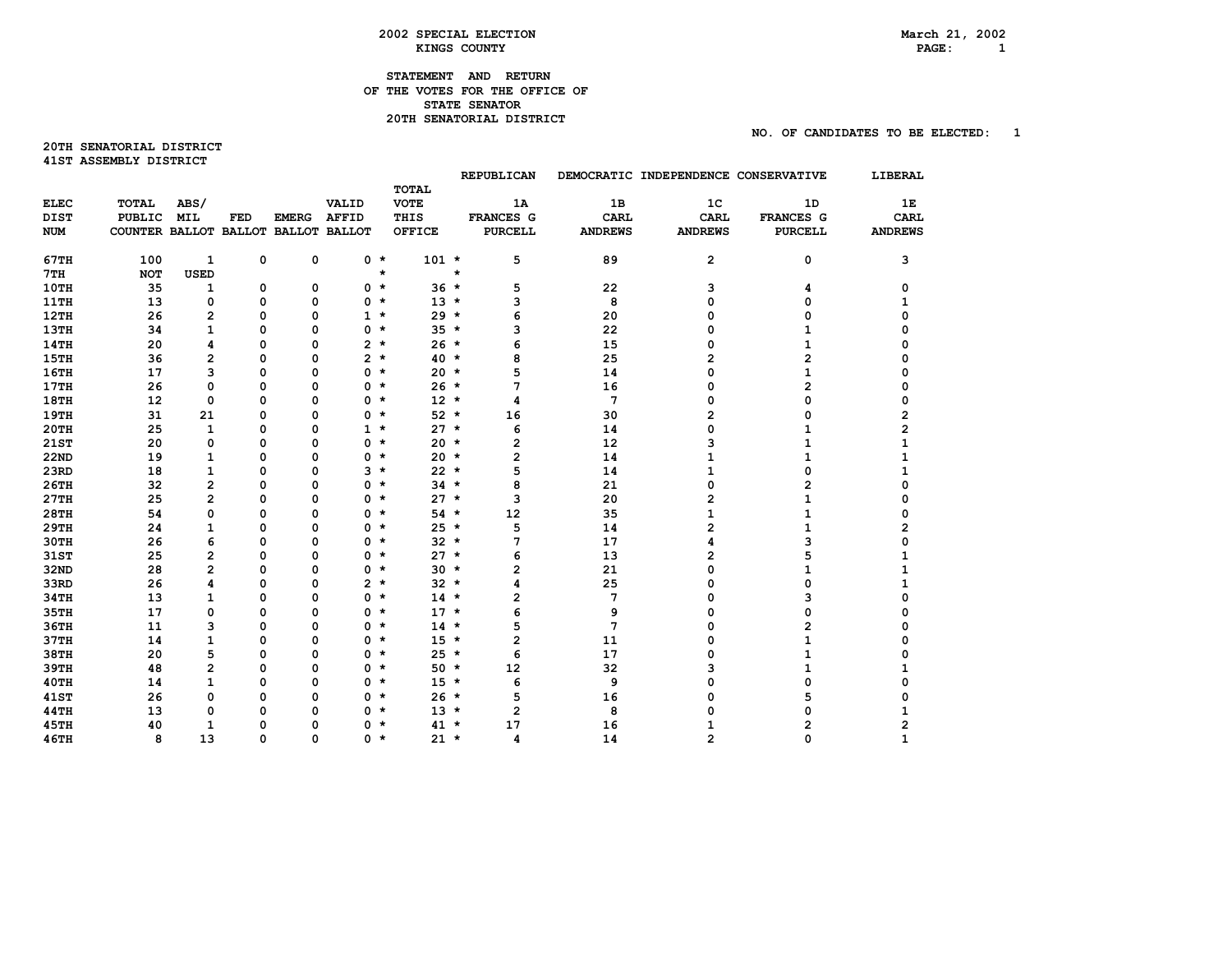PAGE: 1A

# **2002 SPECIAL ELECTION March 21, 2002 KINGS COUNTY**

# **STATEMENT AND RETURN OF THE VOTES FOR THE OFFICE OF STATE SENATOR 20TH SENATORIAL DISTRICT**

 **NO. OF CANDIDATES TO BE ELECTED: 1** 

 **20THSENATORIALDISTRICT 41ST ASSEMBLY DISTRICT** 

|             | <b>WORKING</b>  |              |                |
|-------------|-----------------|--------------|----------------|
|             | <b>FAMILIES</b> |              |                |
| <b>ELEC</b> | 1H              |              | <b>UNRE</b>    |
| <b>DIST</b> | <b>CARL</b>     | <b>SCAT</b>  | CORD           |
| <b>NUM</b>  | <b>ANDREWS</b>  | <b>VOTE</b>  | <b>VOTE</b>    |
| <b>67TH</b> | $\overline{2}$  | 0            | 0              |
| 7TH         | <b>NOT</b>      | <b>USED</b>  |                |
| 10TH        | $\overline{2}$  | 0            | 0              |
| 11TH        | $\mathbf{1}$    | 0            | 0              |
| 12TH        | 3               | 0            | $\mathbf 0$    |
| <b>13TH</b> | 9               | 0            | $\mathbf 0$    |
| 14TH        | $\overline{a}$  | $\mathbf{1}$ | $\mathbf{1}$   |
| 15TH        | $\mathbf{1}$    | $\mathbf{1}$ | $\mathbf{1}$   |
| 16TH        | $\mathbf 0$     | 0            | $\mathbf 0$    |
| 17TH        | $\mathbf 0$     | 0            | $\mathbf{1}$   |
| <b>18TH</b> | $\mathbf{1}$    | 0            | 0              |
| <b>19TH</b> | $\overline{a}$  | 0            | $\mathbf 0$    |
| 20TH        | $\overline{a}$  | 0            | $\overline{a}$ |
| 21ST        | $\mathbf{1}$    | 0            | $\mathbf 0$    |
| <b>22ND</b> | $\mathbf{1}$    | 0            | $\mathbf 0$    |
| 23RD        | 0               | $\mathbf{1}$ | $\mathbf 0$    |
| 26TH        | 0               | 0            | 3              |
| 27TH        | 0               | 0            | $\mathbf{1}$   |
| 28TH        | 4               | 0            | $\mathbf{1}$   |
| 29TH        | $\mathbf 0$     | 0            | $\mathbf{1}$   |
| 30TH        | 0               | 0            | $\mathbf{1}$   |
| 31ST        | 0               | 0            | $\mathbf 0$    |
| 32ND        | 3               | $\mathbf 0$  | $\overline{a}$ |
| 33RD        | $\overline{a}$  | 0            | 0              |
| 34TH        | o               | 0            | $\overline{a}$ |
| 35TH        | $\overline{a}$  | 0            | 0              |
| 36TH        | 0               | 0            | $\mathbf 0$    |
| 37TH        | $\mathbf 0$     | 0            | $\mathbf{1}$   |
| 38TH        | $\mathbf{1}$    | 0            | $\mathbf 0$    |
| 39TH        | $\mathbf 0$     | 0            | $\mathbf{1}$   |
| 40TH        | 0               | 0            | 0              |
| <b>41ST</b> | 0               | 0            | 0              |
| <b>44TH</b> | 0               | 0            | $\overline{a}$ |
| <b>45TH</b> | 3               | 0            | o              |
| 46TH        | $\mathbf 0$     | $\mathbf 0$  | $\mathbf 0$    |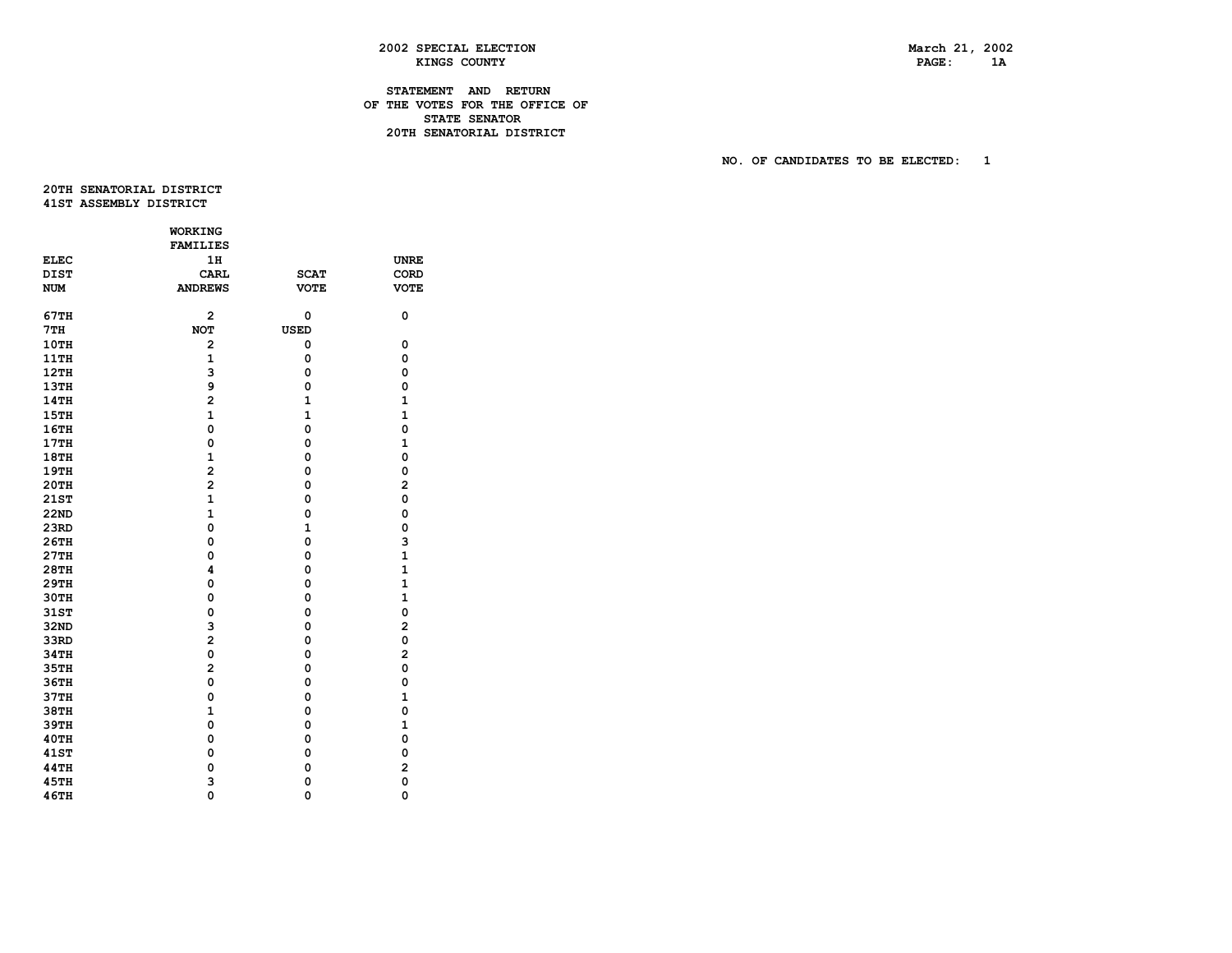# $PAGE: 2$

# **STATEMENT AND RETURN OF THE VOTES FOR THE OFFICE OF STATE SENATOR 20TH SENATORIAL DISTRICT**

# **NO. OF CANDIDATES TO BE ELECTED: 1**

**20TH SENATORIAL DISTRICT 41STASSEMBLYDISTRICT** 

|              |                |                |               |              |                      |         |               |         | <b>REPUBLICAN</b> | <b>DEMOCRATIC</b> | <b>INDEPENDENCE</b> | <b>CONSERVATIVE</b> | LIBERAL        |
|--------------|----------------|----------------|---------------|--------------|----------------------|---------|---------------|---------|-------------------|-------------------|---------------------|---------------------|----------------|
|              |                |                |               |              |                      |         | <b>TOTAL</b>  |         |                   |                   |                     |                     |                |
| <b>ELEC</b>  | TOTAL          | ABS/           |               |              | <b>VALID</b>         |         | <b>VOTE</b>   |         | 1A                | 1B                | 1 <sup>C</sup>      | 1D                  | 1Е             |
| <b>DIST</b>  | PUBLIC         | <b>MIL</b>     | FED           | <b>EMERG</b> | <b>AFFID</b>         |         | THIS          |         | FRANCES G         | <b>CARL</b>       | <b>CARL</b>         | FRANCES G           | <b>CARL</b>    |
| <b>NUM</b>   | COUNTER BALLOT |                | <b>BALLOT</b> |              | <b>BALLOT BALLOT</b> |         | <b>OFFICE</b> |         | <b>PURCELL</b>    | <b>ANDREWS</b>    | <b>ANDREWS</b>      | <b>PURCELL</b>      | <b>ANDREWS</b> |
| 47TH         | 28             | 3              | 0             | 0            |                      | $0$ $*$ | $31 \star$    |         | $\mathbf{2}$      | 20                |                     | 3                   |                |
| 48TH         | 5              | 0              | $\Omega$      | 0            |                      | $0$ $*$ |               | $5*$    |                   | 4                 | 0                   | 0                   |                |
| <b>49TH</b>  | <b>NOT</b>     | <b>USED</b>    |               |              |                      | $\star$ |               | *       |                   |                   |                     |                     |                |
| 50TH         | 16             | 0              | 0             | 0            |                      | $0$ $*$ | $16 *$        |         | 4                 | 9                 | 0                   | 0                   |                |
| 51ST         | 34             | $\overline{2}$ | $\Omega$      | 0            |                      | $0$ $*$ | $36 *$        |         | 11                | 19                |                     |                     |                |
| 52ND         | 32             | 0              | $\Omega$      | 0            |                      | $0$ $*$ | $32 *$        |         | 10                | 20                | 0                   | 0                   |                |
| 53RD         | <b>NOT</b>     | USED           |               |              |                      | $\star$ |               | $\star$ |                   |                   |                     |                     |                |
| 54TH         | 15             | 0              | 0             | 0            |                      | $0$ $*$ | $15 *$        |         |                   | 6                 | 2                   | 4                   |                |
| 56TH         | 3              | 0              | $\Omega$      | 0            |                      | $0$ $*$ | з             | $\star$ | 0                 | 2                 |                     | 0                   |                |
|              |                |                |               |              |                      | $\star$ |               | $\star$ |                   |                   |                     |                     |                |
| <b>TOTAL</b> | 1029           | 89             | 0             | 0            | 11                   | $\star$ | $1129 *$      |         | 226               | 714               | 36                  | 51                  | 22             |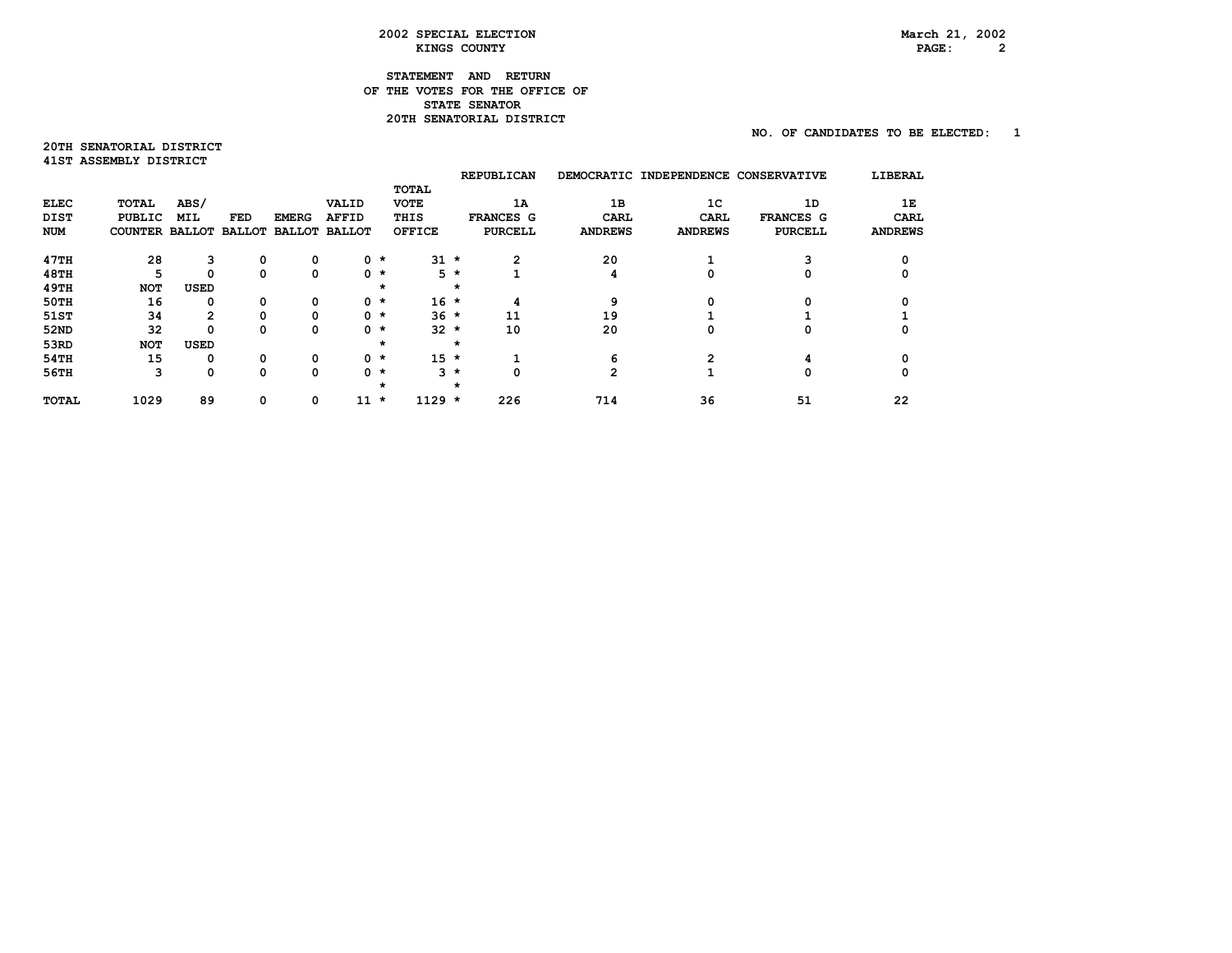PAGE: 2A

# **2002 SPECIAL ELECTION March 21, 2002 KINGS COUNTY**

# **STATEMENT AND RETURN OF THE VOTES FOR THE OFFICE OF STATE SENATOR 20TH SENATORIAL DISTRICT**

 **NO. OF CANDIDATES TO BE ELECTED: 1** 

 **20THSENATORIALDISTRICT 41STASSEMBLYDISTRICT** 

|             | WORKING         |             |              |
|-------------|-----------------|-------------|--------------|
|             | <b>FAMILIES</b> |             |              |
| <b>ELEC</b> | 1н              |             | <b>UNRE</b>  |
| <b>DIST</b> | CARL            | <b>SCAT</b> | CORD         |
| NUM         | <b>ANDREWS</b>  | <b>VOTE</b> | <b>VOTE</b>  |
| 47TH        | 3               | 2           | 0            |
| 48TH        | Ω               | o           | 0            |
| <b>49TH</b> | <b>NOT</b>      | USED        |              |
| 50TH        | 3               | ٥           | 0            |
| 51ST        | $\overline{2}$  | o           | 1            |
| 52ND        | 1               | ŋ           | $\mathbf{1}$ |
| 53RD        | <b>NOT</b>      | USED        |              |
| <b>54TH</b> | 2               | ٥           | 0            |
| 56TH        | 0               | 0           | 0            |
| TOTAL       | 53              | 5           | 22           |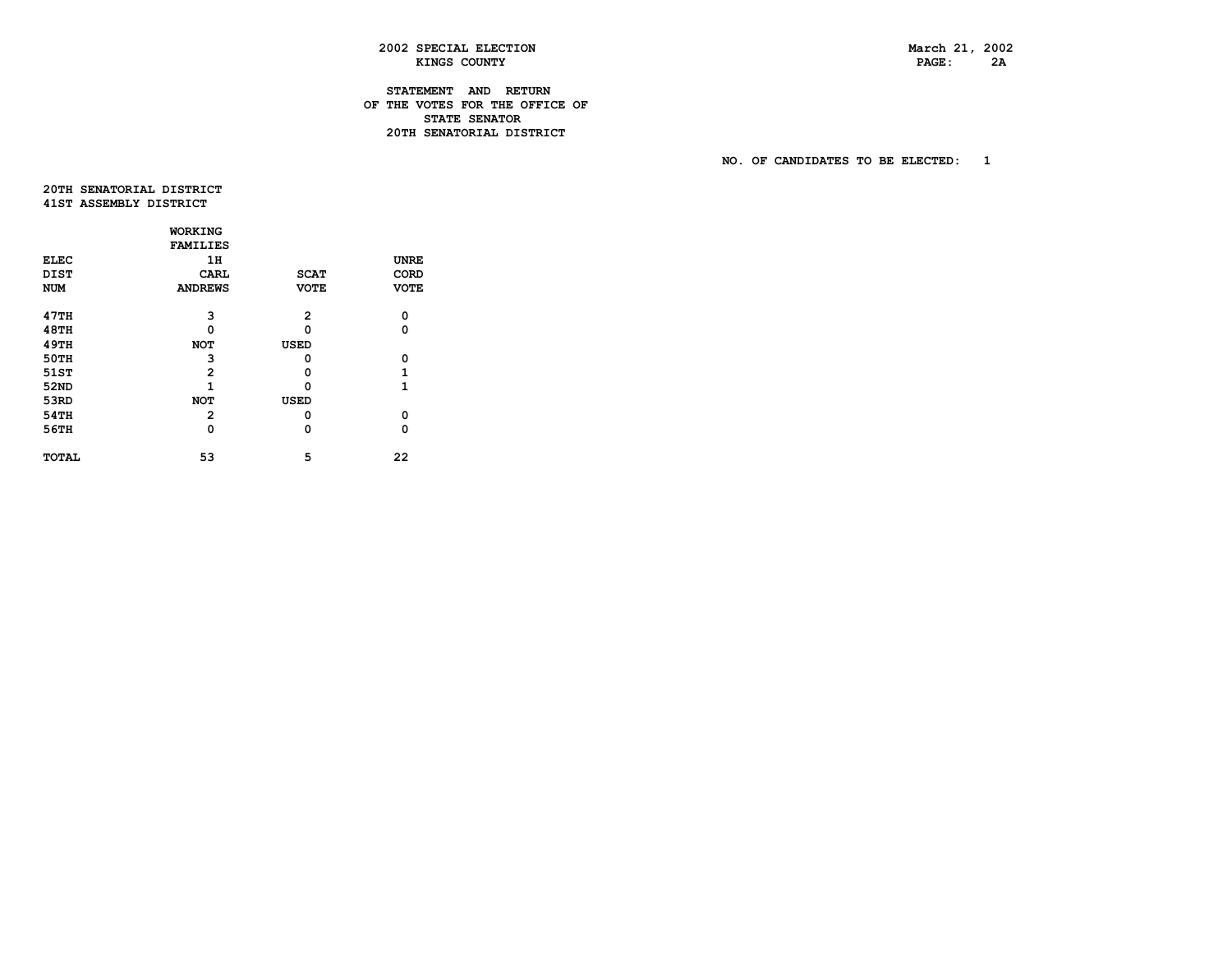#### **2002 SPECIAL ELECTION March 21, 2002 EXINGS COUNTY** ALL RESOLUTIONS AND RESOLUTION COUNTY AND RESOLUTION COUNTY AND RESOLUTION COUNTY AND RESOLUTION COUNTY AND RESOLUTION CONTRACT AND RESOLUTION CONTRACT OF A SAMPLE OF A SAMPLE OF A SAMPLE OF A SAMPLE OF A S

# **STATEMENT AND RETURN OF THE VOTES FOR THE OFFICE OF STATE SENATOR 20TH SENATORIAL DISTRICT**

**20TH SENATORIAL DISTRICT 43RD ASSEMBLY DISTRICT** 

|             |                                     |                         |     |              |                |         |               |         | <b>REPUBLICAN</b>       |                | DEMOCRATIC INDEPENDENCE CONSERVATIVE |                | LIBERAL        |
|-------------|-------------------------------------|-------------------------|-----|--------------|----------------|---------|---------------|---------|-------------------------|----------------|--------------------------------------|----------------|----------------|
|             |                                     |                         |     |              |                |         | <b>TOTAL</b>  |         |                         |                |                                      |                |                |
| <b>ELEC</b> | TOTAL                               | ABS/                    |     |              | VALID          |         | <b>VOTE</b>   |         | 1A                      | 1B             | 1 <sup>c</sup>                       | 1D             | 1Е             |
| <b>DIST</b> | <b>PUBLIC</b>                       | <b>MIL</b>              | FED | <b>EMERG</b> | <b>AFFID</b>   |         | THIS          |         | FRANCES G               | <b>CARL</b>    | <b>CARL</b>                          | FRANCES G      | <b>CARL</b>    |
| <b>NUM</b>  | COUNTER BALLOT BALLOT BALLOT BALLOT |                         |     |              |                |         | <b>OFFICE</b> |         | <b>PURCELL</b>          | <b>ANDREWS</b> | <b>ANDREWS</b>                       | <b>PURCELL</b> | <b>ANDREWS</b> |
| 9TH         | 31                                  | 0                       | 0   | 0            | $0 *$          |         | $31 \star$    |         | 4                       | 24             | 1                                    | 0              | 0              |
| 12TH        | 25                                  | 0                       | 0   | 0            | 0              | $\star$ | $25 *$        |         | $\mathbf{2}$            | 20             | 2                                    | $\mathbf{1}$   | 0              |
| <b>13TH</b> | 15                                  | 0                       | 0   | 0            | 0              | $\star$ | $15 *$        |         | $\overline{\mathbf{c}}$ | 10             | $\mathbf{1}$                         | 2              |                |
| <b>14TH</b> | 24                                  | $\mathbf{1}$            | 0   | 0            | 0              | $\star$ | $25 *$        |         | 6                       | 17             | 0                                    | 1              |                |
| 15TH        | 53                                  | $\mathbf{1}$            | 0   | 0            | 0              | $\star$ | $54 *$        |         | 4                       | 37             | 4                                    | 6              | 0              |
| <b>16TH</b> | 35                                  | 5                       | 0   | $\Omega$     | 0              | $\star$ | $40 *$        |         | 5                       | 28             | 3                                    | 0              | 2              |
| <b>17TH</b> | 37                                  | $\overline{2}$          | 0   | 0            | 0              | $\star$ | $39 *$        |         | 3                       | 29             | 2                                    | 2              | 2              |
| <b>18TH</b> | 22                                  | 0                       | 0   | 0            | 0              | $\star$ | $22 *$        |         | 5                       | 15             | 0                                    | 1              | 0              |
| <b>19TH</b> | 47                                  | 0                       | 0   | 0            | 0              | $\star$ | $47 *$        |         | 7                       | 35             | 2                                    | 1              | 1              |
| <b>20TH</b> | 39                                  | 4                       | 0   | 0            | 0              | $\star$ | $43*$         |         | 7                       | 31             | 0                                    | 3              | 0              |
| <b>21ST</b> | 62                                  | 3                       | 0   | $\mathbf 0$  | 0              | $\star$ | $65 *$        |         | 9                       | 50             | 1                                    | $\overline{2}$ |                |
| <b>22ND</b> | 25                                  | $\overline{\mathbf{c}}$ | 0   | 0            | 0              | $\star$ | $27 *$        |         | 8                       | 14             | 0                                    | 3              |                |
| 23RD        | 33                                  | $\mathbf{1}$            | 0   | 0            | $1 \star$      |         | $35 *$        |         | 5                       | 24             | 0                                    | 3              | 2              |
| <b>24TH</b> | 25                                  | 0                       | 0   | 0            | 0              | $\star$ | $25 *$        |         | 11                      | 8              | 1                                    | 3              |                |
| <b>25TH</b> | 38                                  | 3                       | 0   | 0            | 0              | $\star$ | $41 *$        |         | 6                       | 29             | $\overline{2}$                       | $\Omega$       |                |
| 26TH        | 37                                  | 0                       | 0   | 0            | 0              | $\star$ | $37 *$        |         | 4                       | 28             | 1                                    | 2              |                |
| 27TH        | 25                                  | $\overline{2}$          | 0   | $\Omega$     | 0              | $\star$ | $27 *$        |         | 8                       | 18             | $\mathbf{1}$                         | 0              |                |
| <b>28TH</b> | 24                                  | $\overline{2}$          | 0   | 0            | 0              | $\star$ | $26 *$        |         | 6                       | 17             | 1                                    | 0              | 1.             |
| <b>29TH</b> | 7                                   | $\mathbf{1}$            | 0   | 0            | 0              | $\star$ | 8             | $\star$ | $\mathbf{1}$            | 5              | 1                                    | 0              | Ω              |
| <b>30TH</b> | 142                                 | 3                       | 0   | 0            | 0              | $\star$ | $145 *$       |         | 6                       | 129            | 3                                    | 1              |                |
| 31ST        | 34                                  | $\overline{2}$          | 0   | 0            | 0              | $\star$ | $36 *$        |         | 16                      | 18             | 0                                    | 0              | 0              |
| 32ND        | 49                                  | $\overline{2}$          | 0   | 0            | 0              | $\star$ | $51 *$        |         | 14                      | 28             | 1                                    | 5              |                |
| 34TH        | 83                                  | 1                       | 0   | 0            | 0              | $\star$ | $84 *$        |         | 10                      | 55             | 4                                    | 2              |                |
| 35TH        | 10                                  | 0                       | 0   | 0            | 0              | $\star$ | $10 *$        |         | 1                       | 5              | 1                                    | 1              |                |
| 36TH        | 12                                  | $\mathbf 0$             | 0   | 0            | 0              | $\star$ | $12 *$        |         | $\mathbf 0$             | 4              | 0                                    | 5              |                |
| 40TH        | 67                                  | 4                       | 0   | 0            | 0              | $\star$ | $71 *$        |         | $\mathbf{1}$            | 59             | 6                                    | 0              | 1              |
| <b>44TH</b> | 86                                  | 5                       | 0   | 0            | $1 *$          |         | $92 *$        |         | 11                      | 64             | 6                                    | 4              | 0              |
| <b>46TH</b> | 35                                  | $\mathbf{1}$            | 0   | $\mathbf 0$  | 0              | $\star$ | $36 *$        |         | 4                       | 25             | 0                                    | 1              | 2              |
| <b>47TH</b> | 82                                  | 8                       | 0   | 0            | 0              | $\star$ | $90 *$        |         | 8                       | 68             | 1                                    | з              | з              |
| <b>48TH</b> | 60                                  | 1                       | 0   | 0            | $\overline{2}$ | $\star$ | $63 *$        |         | 13                      | 38             | 4                                    | 5              | 2              |
| <b>49TH</b> | 59                                  | $\mathbf{1}$            | 0   | 0            | 0              | $\star$ | $60 *$        |         | 6                       | 47             | 3                                    |                |                |
| <b>50TH</b> | 84                                  | 3                       | 0   | $\mathbf 0$  | 0              | $\star$ | $87 *$        |         | 12                      | 60             | 4                                    | 5              |                |
| 51ST        | 58                                  | 4                       | 0   | 0            | 0              | $\star$ | $62 *$        |         | 13                      | 41             | 1                                    |                |                |
| 52ND        | 28                                  | 3                       | 0   | $\mathbf 0$  | 0              | $\star$ | $31 *$        |         | 5                       | 24             | 1                                    |                |                |
| 53RD        | 32                                  | $\mathbf{1}$            | 0   | $\Omega$     | 0 *            |         | $33 *$        |         | 8                       | 19             | 3                                    | 2              |                |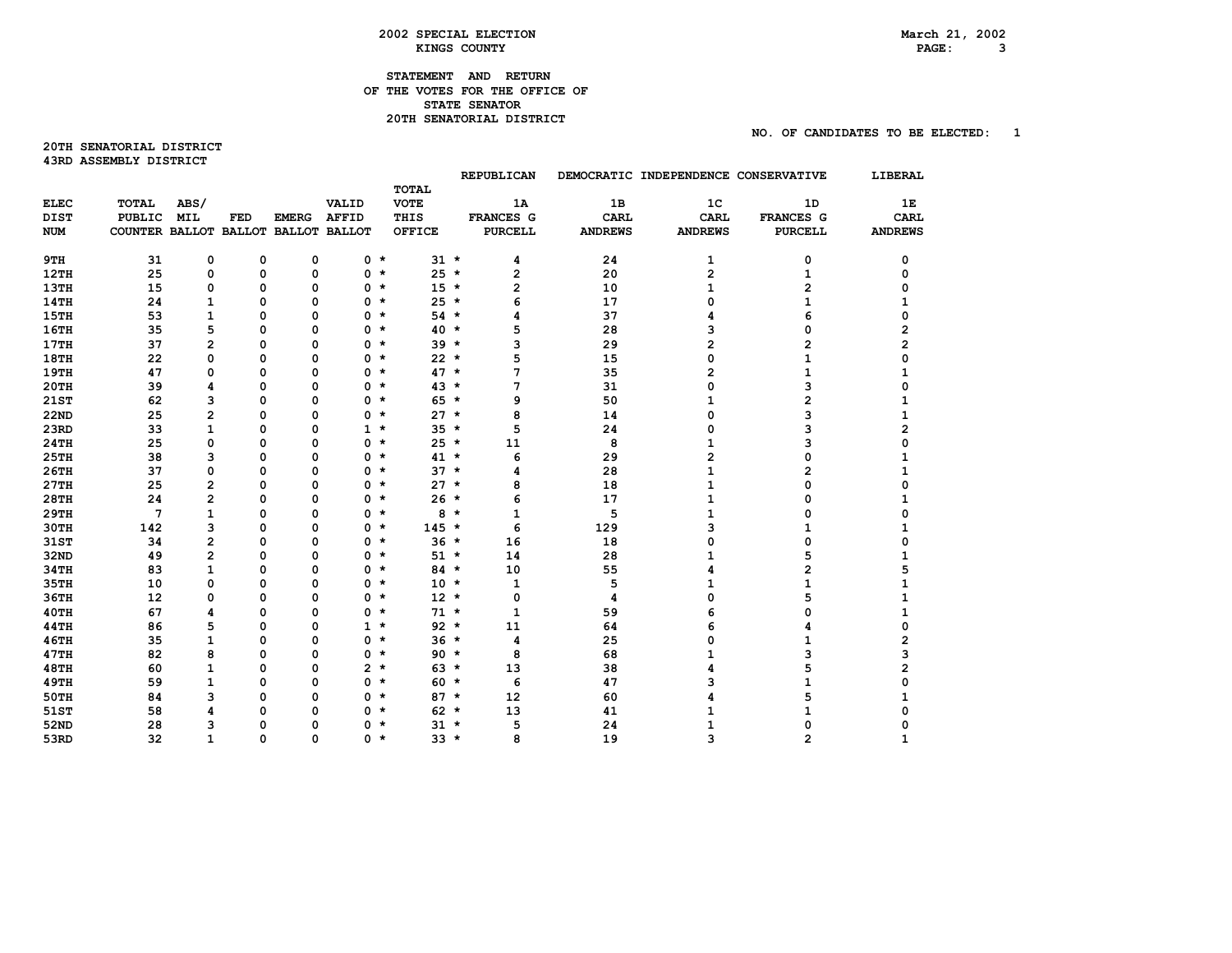PAGE: 3A

# **2002 SPECIAL ELECTION March 21, 2002 KINGS COUNTY**

# **STATEMENT AND RETURN OF THE VOTES FOR THE OFFICE OF STATE SENATOR 20TH SENATORIAL DISTRICT**

 **NO. OF CANDIDATES TO BE ELECTED: 1** 

 **20THSENATORIALDISTRICT 43RD ASSEMBLY DISTRICT** 

|             | WORKING                 |              |                         |
|-------------|-------------------------|--------------|-------------------------|
|             | <b>FAMILIES</b>         |              |                         |
| <b>ELEC</b> | 1H                      |              | <b>UNRE</b>             |
| <b>DIST</b> | <b>CARL</b>             | <b>SCAT</b>  | CORD                    |
| <b>NUM</b>  | <b>ANDREWS</b>          | <b>VOTE</b>  | <b>VOTE</b>             |
|             |                         |              |                         |
| 9TH         | 2                       | 0            | 0                       |
| 12TH        | $\mathbf 0$             | 0            | 0                       |
| <b>13TH</b> | 0                       | 0            | 0                       |
| <b>14TH</b> | 0                       | 0            | 0                       |
| 15TH        | $\mathbf 0$             | 0            | 3                       |
| 16TH        | $\mathbf{1}$            | 0            | 1                       |
| 17TH        | $\mathbf{1}$            | 0            | $\mathbf{o}$            |
| <b>18TH</b> | $\mathbf{1}$            | 0            | 0                       |
| <b>19TH</b> | $\mathbf{1}$            | 0            | 0                       |
| 20TH        | $\overline{a}$          | 0            | $\mathbf 0$             |
| 21ST        | $\overline{a}$          | 0            | 0                       |
| <b>22ND</b> | $\mathbf{o}$            | 0            | $\mathbf{1}$            |
| 23RD        | $\mathbf{1}$            | 0            | 0                       |
| 24TH        | $\mathbf{1}$            | 0            | $\mathbf{1}$            |
| 25TH        | $\overline{a}$          | 0            | $\mathbf{1}$            |
| 26TH        | $\mathbf{1}$            | 0            | $\mathbf 0$             |
| 27TH        | 0                       | 0            | 0                       |
| 28TH        | $\mathbf{1}$            | 0            | 0                       |
| 29TH        | $\mathbf{1}$            | 0            | 0                       |
| 30TH        | $\mathbf{1}$            | 0            | 4                       |
| 31ST        | $\overline{\mathbf{c}}$ | 0            | $\mathbf 0$             |
| 32ND        | $\overline{a}$          | 0            | $\mathbf 0$             |
| 34TH        | 8                       | 0            | $\mathbf 0$             |
| 35TH        | 0                       | 0            | $\mathbf{1}$            |
| 36TH        | 0                       | 0            | $\overline{2}$          |
| 40TH        | 3                       | 0            | $\mathbf{1}$            |
| <b>44TH</b> | 6                       | 0            | $\mathbf{1}$            |
| 46TH        | 3                       | 0            | $\mathbf{1}$            |
| 47TH        | 4                       | $\mathbf{1}$ | $\overline{a}$          |
| <b>48TH</b> | $\mathbf{1}$            | 0            | $\mathbf 0$             |
| <b>49TH</b> | 3                       | 0            | 0                       |
| <b>50TH</b> | 4                       | 0            | $\mathbf{1}$            |
| 51ST        | 3                       | $\mathbf{1}$ | $\overline{\mathbf{c}}$ |
| 52ND        | $\mathbf{1}$            | 0            | 0                       |
| 53RD        | $\mathbf 0$             | $\mathbf 0$  | $\mathbf 0$             |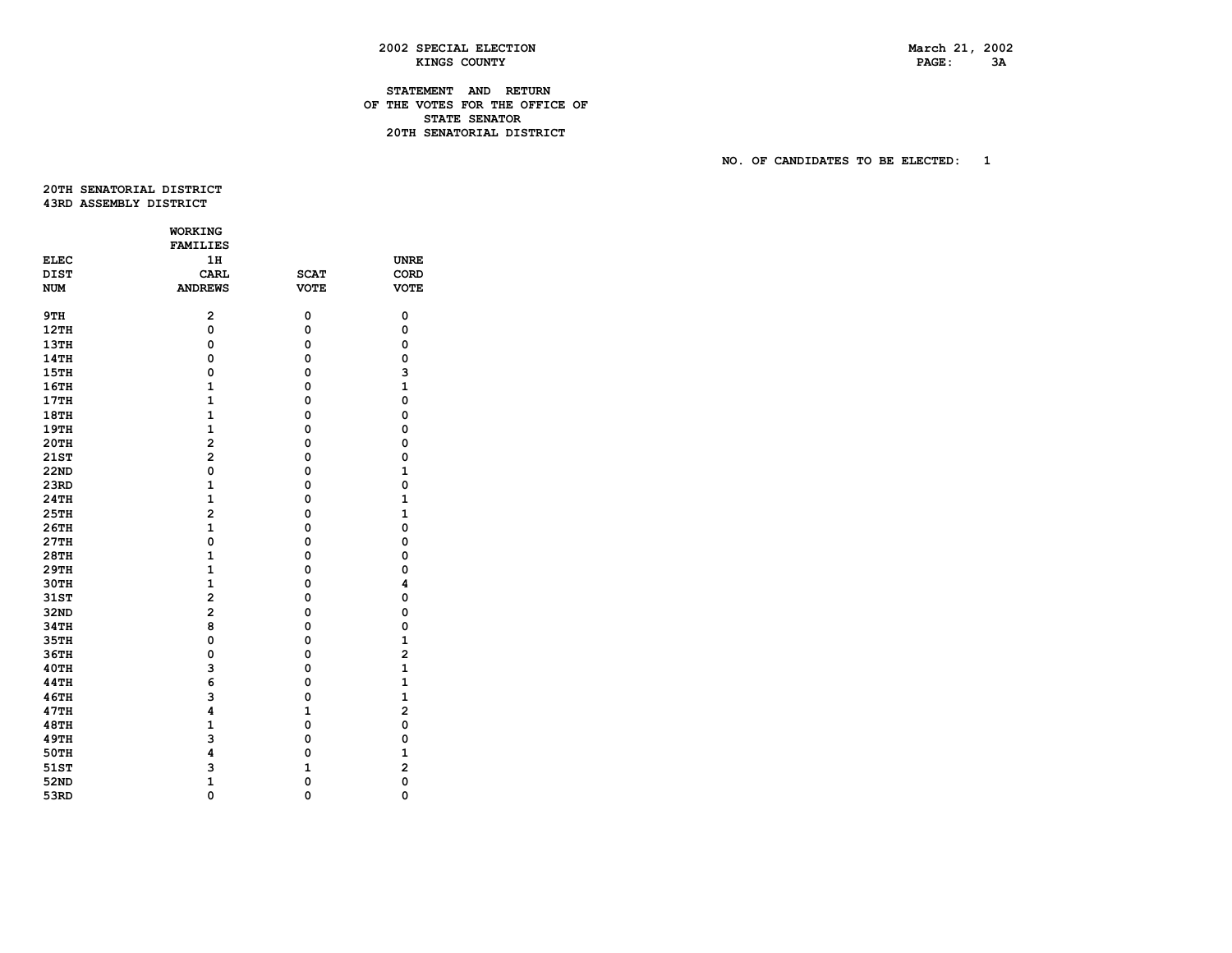# $PAGE: 4$

# **STATEMENT AND RETURN OF THE VOTES FOR THE OFFICE OF STATE SENATOR 20TH SENATORIAL DISTRICT**

# **NO. OF CANDIDATES TO BE ELECTED: 1**

**20TH SENATORIAL DISTRICT 43RD ASSEMBLY DISTRICT** 

|             |                       |            |          |              |                      |         |              |   | <b>REPUBLICAN</b> |                | DEMOCRATIC INDEPENDENCE CONSERVATIVE |                | LIBERAL        |
|-------------|-----------------------|------------|----------|--------------|----------------------|---------|--------------|---|-------------------|----------------|--------------------------------------|----------------|----------------|
|             |                       |            |          |              |                      |         | <b>TOTAL</b> |   |                   |                |                                      |                |                |
| ELEC        | TOTAL                 | ABS/       |          |              | VALID                |         | <b>VOTE</b>  |   | 1A                | 1B             | 1C                                   | 1D             | 1Е             |
| <b>DIST</b> | PUBLIC                | <b>MIL</b> | FED      | <b>EMERG</b> | <b>AFFID</b>         |         | THIS         |   | <b>FRANCES G</b>  | CARL           | CARL                                 | FRANCES G      | CARL           |
| <b>NUM</b>  | COUNTER BALLOT BALLOT |            |          |              | <b>BALLOT BALLOT</b> |         | OFFICE       |   | <b>PURCELL</b>    | <b>ANDREWS</b> | <b>ANDREWS</b>                       | <b>PURCELL</b> | <b>ANDREWS</b> |
| 54TH        | 42                    |            | 0        | 0            |                      | $0 *$   | $43 *$       |   | 5                 | 35             | 0                                    |                |                |
| 55TH        | 39                    | 2          | 0        | 0            |                      | $0$ $*$ | $41$ *       |   | 5                 | 32             | 0                                    | 2              |                |
| 56TH        | 24                    | 36         | 0        | 0            |                      | $0$ $*$ | $60 *$       |   | 15                | 37             |                                      | 6              |                |
| 57TH        | 32                    | 3          | 0        | 0            |                      | $0$ $*$ | $35 *$       |   | 9                 | 22             | 2                                    |                |                |
| 58TH        | 35                    |            | 0        | 0            |                      | $0 *$   | $36 *$       |   | 13                | 19             | 0                                    | 3              |                |
|             |                       |            |          |              |                      | *       |              | * |                   |                |                                      |                |                |
| TOTAL       | 1697                  | 109        | $\Omega$ | 0            |                      | $4 *$   | $1810 *$     |   | 278               | 1268           | 64                                   | 79             | 34             |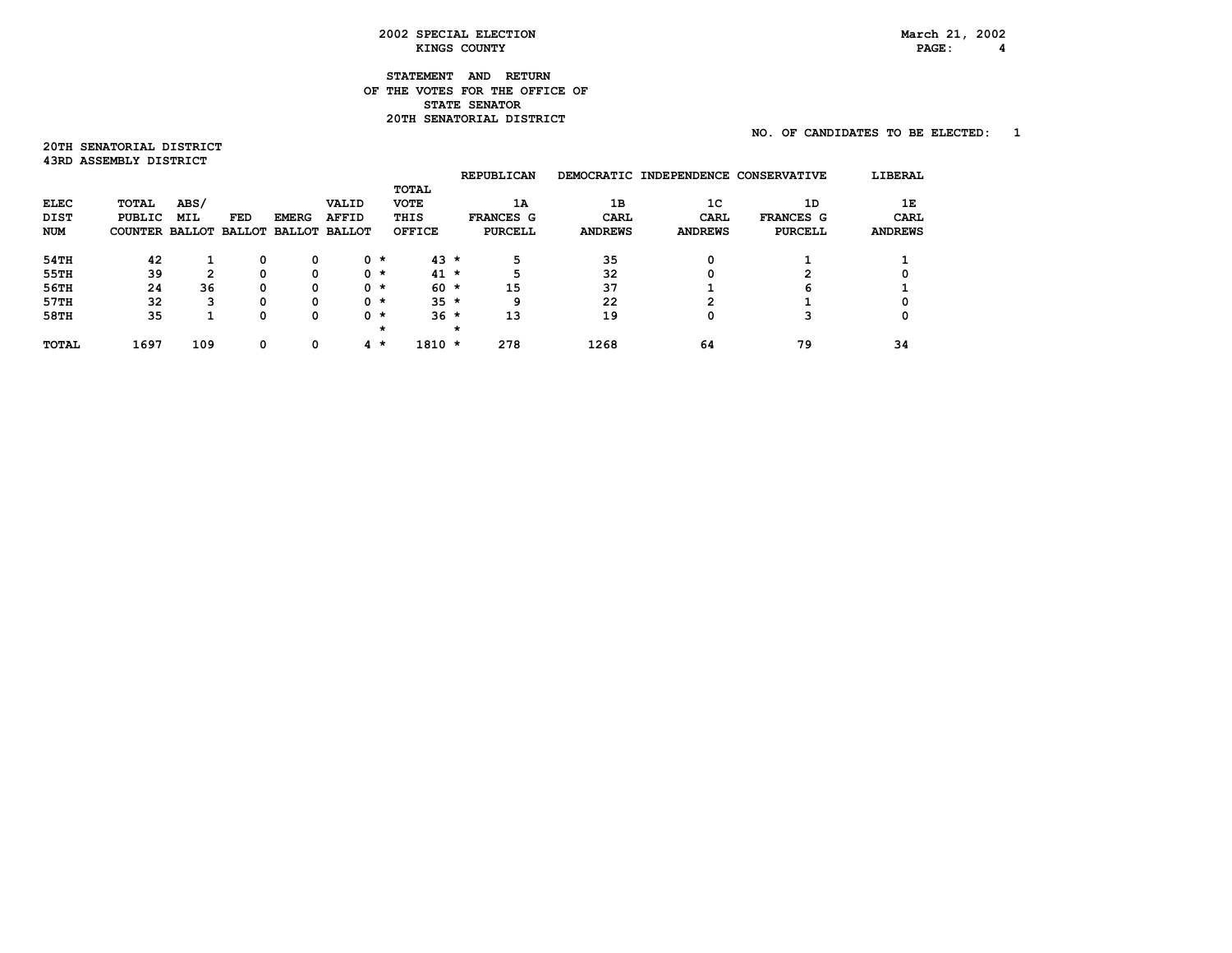PAGE: 4A

# **2002 SPECIAL ELECTION March 21, 2002**  KINGS COUNTY

# **STATEMENT AND RETURN OF THE VOTES FOR THE OFFICE OF STATE SENATOR 20TH SENATORIAL DISTRICT**

 **NO. OF CANDIDATES TO BE ELECTED: 1** 

 **20THSENATORIALDISTRICT 43RD ASSEMBLY DISTRICT** 

|              | <b>WORKING</b>  |             |              |
|--------------|-----------------|-------------|--------------|
|              | <b>FAMILIES</b> |             |              |
| <b>ELEC</b>  | 1H              |             | <b>UNRE</b>  |
| <b>DIST</b>  | CARL            | <b>SCAT</b> | CORD         |
| <b>NUM</b>   | <b>ANDREWS</b>  | <b>VOTE</b> | <b>VOTE</b>  |
| 54TH         | 0               | 0           | 1            |
| 55TH         | 0               | 0           | $\mathbf{2}$ |
| 56TH         | 0               | 0           | 0            |
| 57TH         | 1               | o           | 0            |
| 58TH         | 1               | 0           | 0            |
| <b>TOTAL</b> | 60              | 2           | 25           |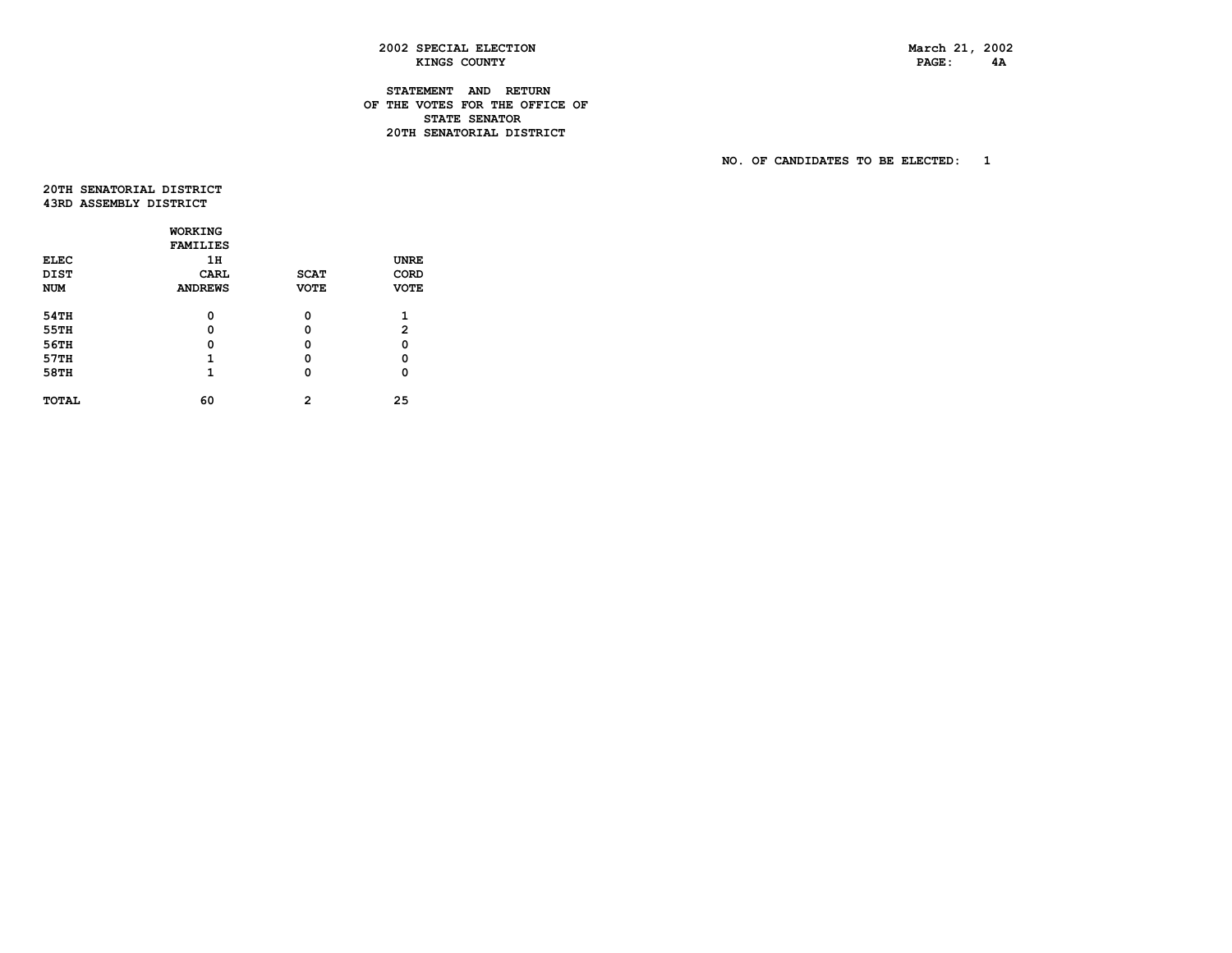# **STATEMENT AND RETURN OF THE VOTES FOR THE OFFICE OF STATE SENATOR 20TH SENATORIAL DISTRICT**

**20TH SENATORIAL DISTRICT 44TH ASSEMBLY DISTRICT** 

|             |                                     |                |          |              |              |                             |        | <b>REPUBLICAN</b>       |                | DEMOCRATIC INDEPENDENCE CONSERVATIVE |                | LIBERAL        |
|-------------|-------------------------------------|----------------|----------|--------------|--------------|-----------------------------|--------|-------------------------|----------------|--------------------------------------|----------------|----------------|
| <b>ELEC</b> | TOTAL                               | ABS/           |          |              | VALID        | <b>TOTAL</b><br><b>VOTE</b> |        | 1A                      | 1B             | 1 <sup>C</sup>                       | 1D             | 1Е             |
| <b>DIST</b> | <b>PUBLIC</b>                       | <b>MIL</b>     | FED      | <b>EMERG</b> | <b>AFFID</b> | THIS                        |        | FRANCES G               | <b>CARL</b>    | CARL                                 | FRANCES G      | CARL           |
| <b>NUM</b>  | COUNTER BALLOT BALLOT BALLOT BALLOT |                |          |              |              | <b>OFFICE</b>               |        | <b>PURCELL</b>          | <b>ANDREWS</b> | <b>ANDREWS</b>                       | <b>PURCELL</b> | <b>ANDREWS</b> |
|             |                                     |                |          |              |              |                             |        |                         |                |                                      |                |                |
| 7TH         | 36                                  | 0              | 0        | 0            | $0 *$        |                             | $36 *$ | 10                      | 20             | 2                                    | 0              | 0              |
| 9TH         | 21                                  | $\mathbf{2}$   | 0        | 0            | 0            | $\star$                     | $23 *$ | 0                       | 16             | 0                                    | 1              | 2              |
| 10TH        | 22                                  | 0              | 0        | 0            | 0            | $\star$                     | $22 *$ | 3                       | 9              | 1                                    | O              | 1              |
| <b>11TH</b> | 34                                  | 5              | 0        | 0            | 0            | $\star$                     | $39 *$ | 8                       | 26             | 1                                    | 0              | $\Omega$       |
| 12TH        | 27                                  | $\overline{2}$ | 0        | 0            | 0            | $\star$                     | $29 *$ | 10                      | 17             | 0                                    | 0              | O              |
| <b>15TH</b> | 21                                  | 3              | 0        | 0            | 0            | $\star$                     | $24 *$ | 9                       | 14             | 0                                    | 0              |                |
| <b>16TH</b> | 11                                  | 3              | 0        | 0            | 0            | $\star$                     | $14$ * | 4                       | 8              | 0                                    | 1              |                |
| 17TH        | 49                                  | $\mathbf{1}$   | 0        | 0            | 0            | $\star$                     | $50 *$ | 4                       | 32             | 2                                    | 2              | 0              |
| <b>18TH</b> | 22                                  | 4              | 0        | 0            | 0            | $\star$                     | $26 *$ | 5                       | 9              | 3                                    | 3              |                |
| <b>19TH</b> | 41                                  | $\mathbf{1}$   | 0        | 0            | $1 *$        |                             | $43*$  | 11                      | 18             | 1                                    | 2              |                |
| 20TH        | 11                                  | 0              | 0        | 0            | 0            | $\star$                     | $11 *$ | 0                       | 8              | 1                                    | 0              |                |
| <b>21ST</b> | 19                                  | 4              | 0        | $\Omega$     | 0            | $\star$                     | $23 *$ | 6                       | 13             | 1                                    | 1              |                |
| <b>22ND</b> | 34                                  | 0              | 0        | 0            | 0            | $\star$                     | $34 *$ | 5                       | 27             | 0                                    | 0              |                |
| 23RD        | 20                                  | $\overline{2}$ | 0        | 0            | 0            | $\star$                     | $22 *$ | 3                       | 12             | 1                                    | 2              |                |
| <b>24TH</b> | 9                                   | 0              | 0        | 0            | 0            | $\star$                     | $9 *$  | $\overline{\mathbf{c}}$ | 5              | 0                                    | 0              |                |
| <b>25TH</b> | 21                                  | 1              | 0        | 0            | 0            | $\star$                     | $22 *$ | 3                       | 15             | 0                                    | 0              |                |
| 26TH        | 12                                  | 1              | 0        | 0            | 0            | $\star$                     | $13 *$ | $\overline{2}$          | 9              | 0                                    | 1              |                |
| 31ST        | 13                                  | $\overline{2}$ | 0        | 0            | 0            | $\star$                     | $15 *$ | 4                       | 6              | 1                                    | 0              |                |
| 32ND        | 43                                  | 12             | 0        | 0            | 0            | $\star$                     | $55*$  | 11                      | 31             | 2                                    | 5              | 2              |
| 33RD        | 30                                  | $\mathbf{1}$   | 0        | 0            | 0            | $\star$                     | $31 *$ | 3                       | 22             | 0                                    | 0              |                |
| 34TH        | 24                                  | 0              | 0        | 0            | 0            | $\star$                     | $24 *$ | 3                       | 14             | 0                                    | 0              | 1              |
| 35TH        | 16                                  | 4              | 0        | 0            | 0            | $\star$                     | $20 *$ | 5                       | 14             | 0                                    | $\mathbf{1}$   | O              |
| 36TH        | 14                                  | 1              | 0        | 0            | 0            | $\star$                     | $15 *$ | 4                       | 7              | 0                                    | 1              |                |
| 37TH        | 12                                  | $\mathbf{1}$   | 0        | 0            | 0            | $\star$                     | $13 *$ | 4                       | 7              | 0                                    | $\mathbf{1}$   |                |
| <b>38TH</b> | 20                                  | $\overline{2}$ | 0        | 0            | 0            | $\star$                     | $22 *$ | 6                       | 9              | 3                                    | 0              |                |
| <b>46TH</b> | 11                                  | 0              | 0        | 0            | 0            | $\star$                     | $11 *$ | $\mathbf{1}$            | 8              | 0                                    | 0              |                |
| <b>47TH</b> | 23                                  | $\mathbf 0$    | 0        | 0            | 0            | $\star$                     | $23 *$ | 3                       | 16             | 0                                    | 1              |                |
| <b>49TH</b> | 13                                  | $\mathbf{2}$   | 0        | 0            | 0            | $\star$                     | $15 *$ | 0                       | 11             | 0                                    | 1              |                |
| 57TH        | 0                                   | 0              | $\Omega$ | 0            | 0            | $\star$                     | $0 *$  | 0                       | 0              | 0                                    | 0              | 0              |
| 63RD        | <b>NOT</b>                          | <b>USED</b>    |          |              |              | $\star$                     |        | $\star$                 |                |                                      |                |                |
| 64TH        | 19                                  | 0              | 0        | 0            | $0 *$        |                             | $19 *$ | $\mathbf{2}$            | 10             | 0                                    | 0              | 0              |
| <b>65TH</b> | 9                                   | 0              | 0        | 0            | 0            | $\star$                     | 9      | $\star$<br>$\mathbf{1}$ | 5              | 0                                    | 0              |                |
| 66TH        | 44                                  | 1              | 0        | 0            | 0            | $\star$                     | $45 *$ | 6                       | 22             | 2                                    | $\overline{2}$ |                |
| 67TH        | 15                                  | $\overline{2}$ | 0        | 0            | 0            | $\star$                     | $17 *$ | 0                       | 11             | 0                                    | 0              |                |
| 68TH        | 25                                  | $\Omega$       | $\Omega$ | $\Omega$     | $\Omega$     | $\star$                     | $25 *$ | 6                       | 13             | O                                    |                |                |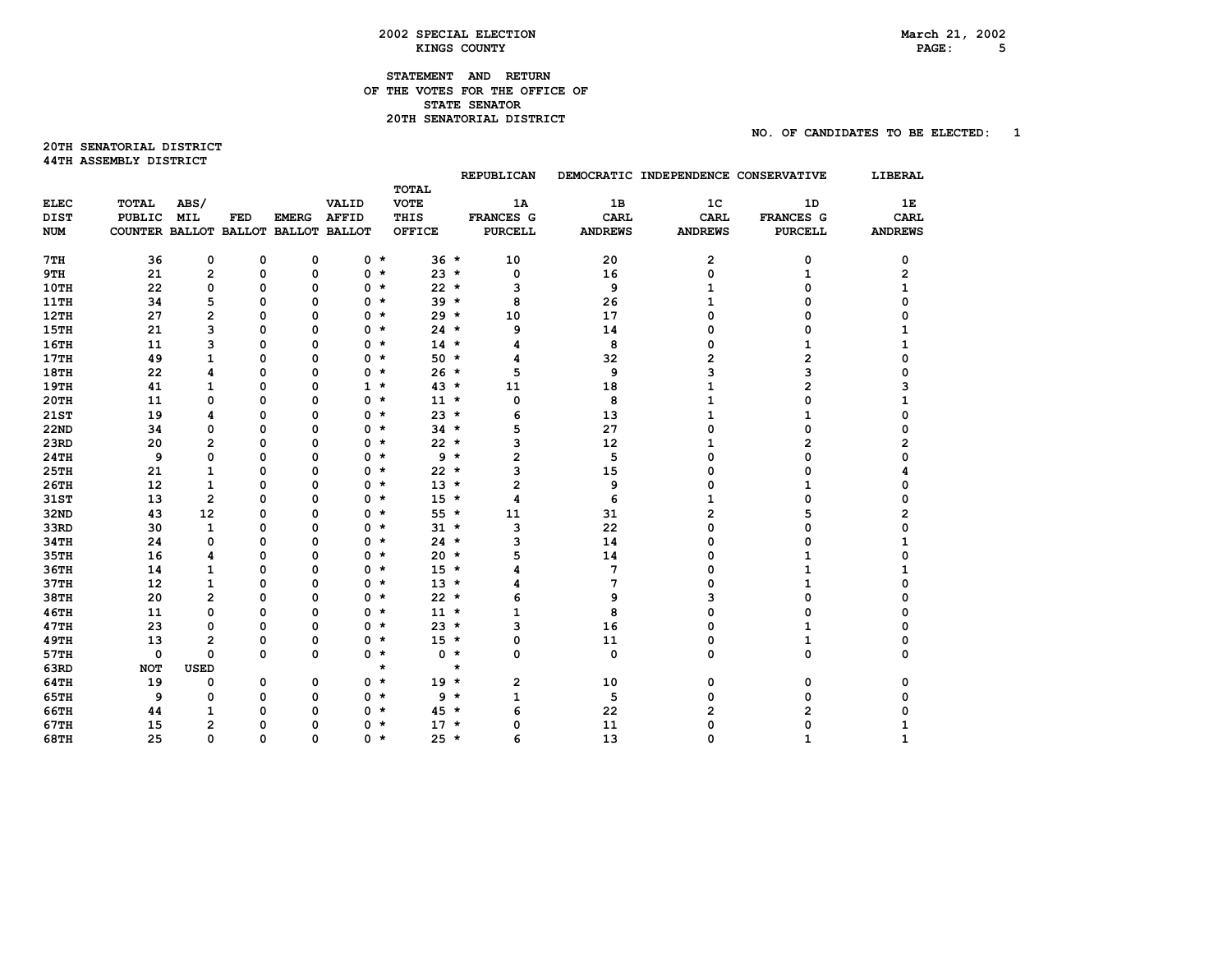PAGE: 5A

# **2002 SPECIAL ELECTION March 21, 2002 KINGS COUNTY**

# **STATEMENT AND RETURN OF THE VOTES FOR THE OFFICE OF STATE SENATOR 20TH SENATORIAL DISTRICT**

 **NO. OF CANDIDATES TO BE ELECTED: 1** 

 **20THSENATORIALDISTRICT 44TH ASSEMBLY DISTRICT** 

|             | WORKING                 |             |                |
|-------------|-------------------------|-------------|----------------|
|             | <b>FAMILIES</b>         |             |                |
| <b>ELEC</b> | 1H                      |             | <b>UNRE</b>    |
| <b>DIST</b> | <b>CARL</b>             | <b>SCAT</b> | CORD           |
| <b>NUM</b>  | <b>ANDREWS</b>          | <b>VOTE</b> | <b>VOTE</b>    |
|             |                         |             |                |
| 7TH         | 4                       | 0           | 0              |
| 9TH         | 3                       | 0           | $\mathbf{1}$   |
| 10TH        | 8                       | 0           | $\mathbf 0$    |
| 11TH        | 3                       | 0           | $\mathbf{1}$   |
| 12TH        | $\overline{a}$          | 0           | $\mathbf{o}$   |
| 15TH        | O                       | 0           | 0              |
| 16TH        | $\mathbf{o}$            | 0           | $\mathbf 0$    |
| 17TH        | 8                       | 0           | $\overline{a}$ |
| <b>18TH</b> | $\overline{a}$          | 3           | $\mathbf{1}$   |
| <b>19TH</b> | 8                       | $\mathbf 0$ | $\mathbf{o}$   |
| <b>20TH</b> | $\mathbf{1}$            | 0           | 0              |
| 21ST        | $\overline{a}$          | 0           | 0              |
| <b>22ND</b> | $\overline{\mathbf{c}}$ | 0           | 0              |
| 23RD        | $\mathbf{1}$            | 0           | $\mathbf{1}$   |
| 24TH        | $\overline{a}$          | 0           | $\mathbf 0$    |
| <b>25TH</b> | $\mathbf 0$             | 0           | $\mathbf 0$    |
| 26TH        | $\mathbf{1}$            | 0           | 0              |
| 31ST        | $\overline{a}$          | 0           | $\overline{a}$ |
| 32ND        | 3                       | 0           | $\mathbf{1}$   |
| 33RD        | 6                       | 0           | $\mathbf 0$    |
| 34TH        | 4                       | 0           | $\overline{a}$ |
| 35TH        | 0                       | 0           | $\mathbf 0$    |
| 36TH        | $\overline{2}$          | $\mathbf 0$ | $\mathbf 0$    |
| 37TH        | $\mathbf{1}$            | 0           | $\mathbf 0$    |
| 38TH        | 4                       | 0           | 0              |
| 46TH        | $\overline{\mathbf{c}}$ | 0           | 0              |
| 47TH        | $\overline{\mathbf{c}}$ | 0           | $\mathbf{1}$   |
| <b>49TH</b> | 3                       | 0           | $\mathbf 0$    |
| 57TH        | $\mathbf 0$             | 0           | $\mathbf 0$    |
| 63RD        | <b>NOT</b>              | <b>USED</b> |                |
| 64TH        | 7                       | 0           | 0              |
| 65TH        | 3                       | 0           | 0              |
| 66TH        | 13                      | $\mathbf 0$ | $\mathbf 0$    |
| 67TH        | 5                       | 0           | 0              |
| 68TH        | 3                       | $\mathbf 0$ | $\mathbf{1}$   |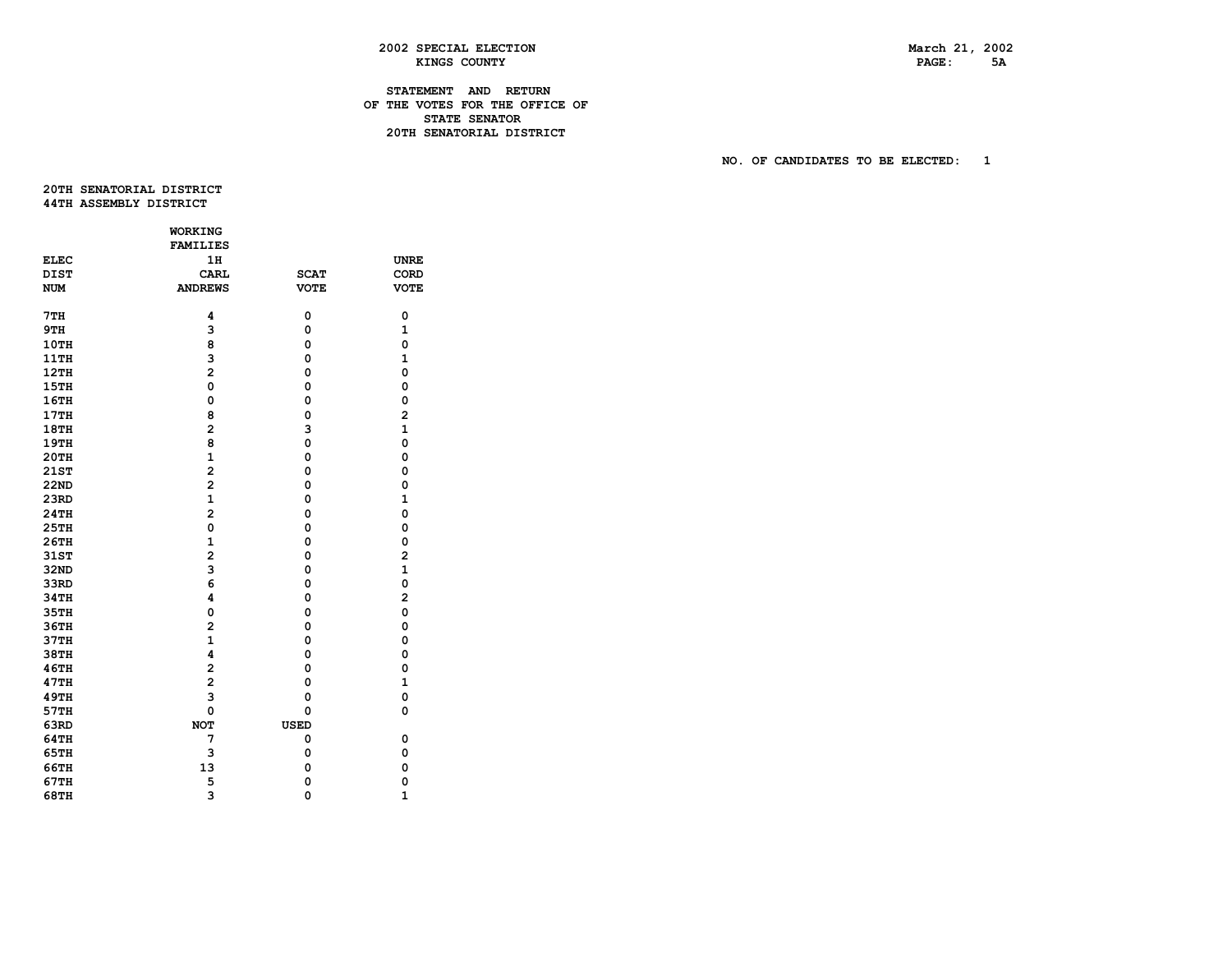# PAGE: 6

 **NO. OF CANDIDATES TO BE ELECTED: 1** 

# **STATEMENT AND RETURN OF THE VOTES FOR THE OFFICE OF STATE SENATOR 20TH SENATORIAL DISTRICT**

#### **20TH SENATORIAL DISTRICT 44TH ASSEMBLY DISTRICT**

|              |                                     |                |          |              |                       |              |              |              | <b>REPUBLICAN</b> |                | DEMOCRATIC INDEPENDENCE CONSERVATIVE |                | LIBERAL        |
|--------------|-------------------------------------|----------------|----------|--------------|-----------------------|--------------|--------------|--------------|-------------------|----------------|--------------------------------------|----------------|----------------|
|              |                                     |                |          |              |                       |              | <b>TOTAL</b> |              |                   |                |                                      |                |                |
| <b>ELEC</b>  | TOTAL                               | ABS/           |          |              | VALID                 |              | <b>VOTE</b>  |              | 1A                | 1B             | 1 <sub>C</sub>                       | 1D             | 1Е             |
| DIST         | <b>PUBLIC</b>                       | <b>MIL</b>     | FED      | <b>EMERG</b> | <b>AFFID</b>          |              | THIS         |              | FRANCES G         | <b>CARL</b>    | <b>CARL</b>                          | FRANCES G      | <b>CARL</b>    |
| <b>NUM</b>   | COUNTER BALLOT BALLOT BALLOT BALLOT |                |          |              |                       |              | OFFICE       |              | <b>PURCELL</b>    | <b>ANDREWS</b> | <b>ANDREWS</b>                       | <b>PURCELL</b> | <b>ANDREWS</b> |
| 69TH         | 22                                  | 0              | 0        | 0            |                       | $0 *$        | $22 *$       |              | 4                 | 12             | 0                                    |                |                |
| <b>70TH</b>  | 19                                  |                | 0        | 0            |                       | $0 *$        | $20 *$       |              | 2                 | 13             |                                      |                |                |
| <b>71ST</b>  | 28                                  | 2              | n        | 0            |                       | $0 *$        | $30 *$       |              |                   | 10             |                                      |                |                |
| <b>72ND</b>  | 42                                  | 0              |          | 0            |                       | $0 *$        | $42 *$       |              |                   | 24             |                                      |                |                |
| 73RD         | 20                                  | 3              | 0        | 0            |                       | $0 *$        | $23 *$       |              | 2                 | 14             |                                      |                |                |
| <b>74TH</b>  | 55                                  | 3              |          | 0            |                       | $0 *$        | 58 *         |              | 12                | 32             |                                      |                |                |
| 80TH         | 29                                  | 4              |          | 0            |                       | $0 *$        | $33 *$       |              | 3                 | 24             |                                      |                |                |
| 81ST         | 25                                  | 2              | n        | Ω            |                       | $0 *$        | $27 *$       |              | 5                 | 13             |                                      |                |                |
| 82ND         | 20                                  |                |          | O            |                       | $0 *$        | $21$ *       |              |                   | 11             |                                      |                |                |
| 83RD         | 56                                  | 2              | 0        | 0            |                       | $0 *$        | 58 *         |              |                   | 31             |                                      |                |                |
| <b>84TH</b>  | 60                                  | 0              |          | 0            |                       | $0 *$        | $60 *$       |              |                   | 30             |                                      |                |                |
| 87TH         | 42                                  | 0              |          |              |                       | $1 *$        | $43 *$       |              |                   | 21             |                                      |                |                |
| 89TH         | 10                                  |                |          | 0            | 0                     | $\star$      | $11 *$       |              |                   | 7              |                                      |                |                |
| 95TH         | 27                                  | 4              | O        | O            |                       | $0 *$        | $31 *$       |              | 6                 | 22             |                                      |                |                |
| 97TH         | 21                                  |                | 0        | 0            |                       | $0 *$        | $22 *$       |              | 0                 | 13             |                                      |                |                |
| <b>100TH</b> | 42                                  | 3              | 0        | 0            |                       | $0 *$        | $45 *$       |              | 10                | 23             |                                      |                |                |
| 101ST        | 25                                  | $\overline{c}$ |          | Ω            |                       | $0 *$        | $27$ *       |              | 6                 | 12             |                                      |                |                |
| 102ND        | 38                                  | 2              |          | 0            |                       | $0 *$        | $40 *$       |              | 6                 | 19             |                                      |                |                |
| 103RD        | 8                                   | 0              | $\Omega$ | 0            | 0                     | *<br>$\star$ | 8            | $\star$<br>* | $\overline{2}$    | 3              |                                      | 0              |                |
| <b>TOTAL</b> | 1330                                | 88             | 0        | 0            | $\mathbf{2}^{\prime}$ | $\star$      | $1420 *$     |              | 227               | 798            | 36                                   | 52             | 42             |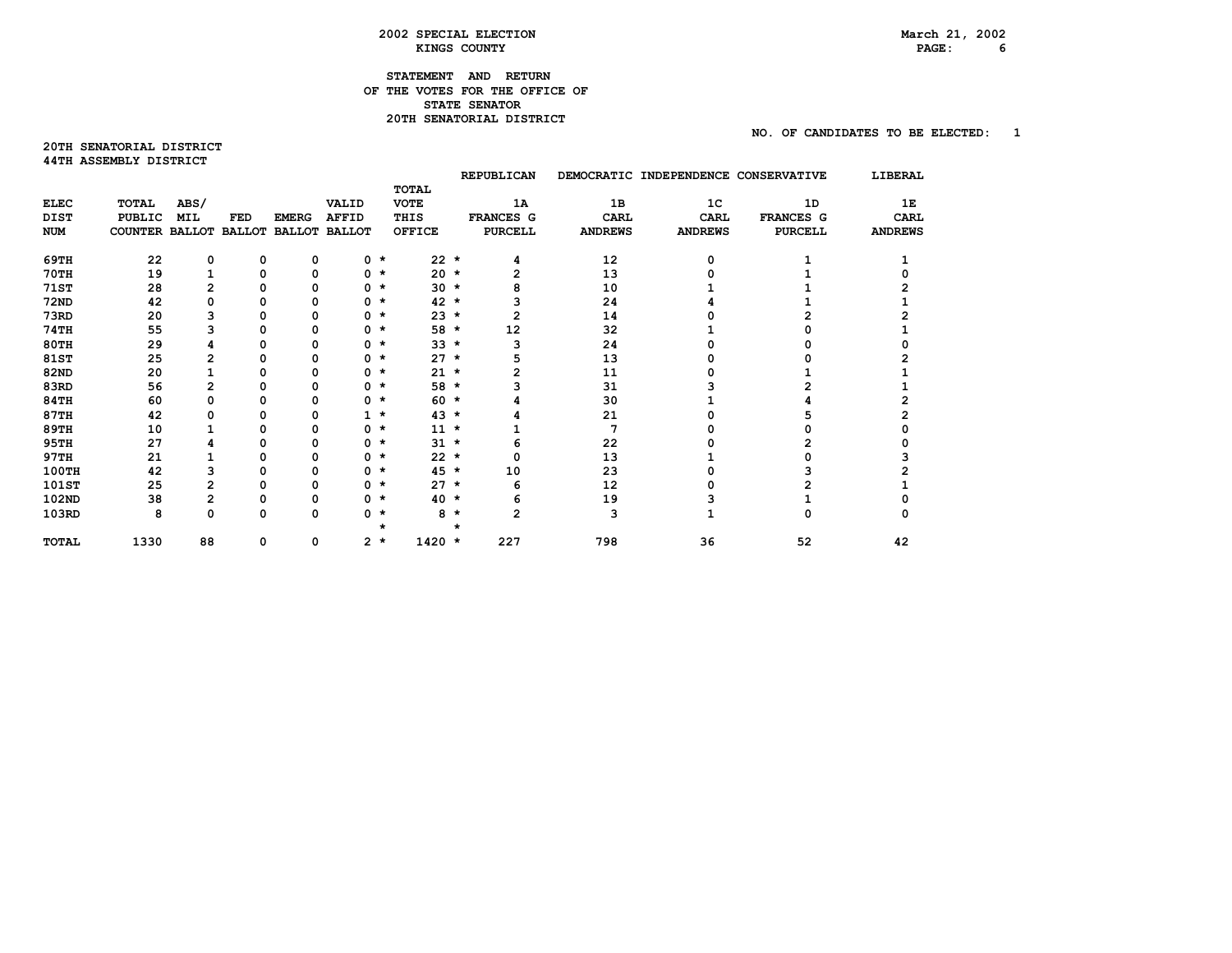PAGE: 6A

# **2002 SPECIAL ELECTION March 21, 2002 KINGS COUNTY**

# **STATEMENT AND RETURN OF THE VOTES FOR THE OFFICE OF STATE SENATOR 20TH SENATORIAL DISTRICT**

 **NO. OF CANDIDATES TO BE ELECTED: 1** 

 **20THSENATORIALDISTRICT 44TH ASSEMBLY DISTRICT** 

|              | <b>WORKING</b>  |             |                         |
|--------------|-----------------|-------------|-------------------------|
|              | <b>FAMILIES</b> |             |                         |
| <b>ELEC</b>  | 1H              |             | <b>UNRE</b>             |
| <b>DIST</b>  | <b>CARL</b>     | <b>SCAT</b> | CORD                    |
| <b>NUM</b>   | <b>ANDREWS</b>  | <b>VOTE</b> | <b>VOTE</b>             |
| 69TH         | 4               | 0           | 0                       |
| <b>70TH</b>  | 4               | 0           | 0                       |
| <b>71ST</b>  | 8               | 0           | 0                       |
| <b>72ND</b>  | 9               | 0           | 0                       |
| 73RD         | 3               | 0           | 0                       |
| <b>74TH</b>  | 11              | 0           | 1                       |
| <b>80TH</b>  | 6               | 0           | $\mathbf 0$             |
| 81ST         | 6               | 0           | $\mathbf{1}$            |
| 82ND         | 4               | 0           | $\overline{a}$          |
| 83RD         | 16              | 0           | $\overline{\mathbf{c}}$ |
| <b>84TH</b>  | 18              | 0           | $\mathbf{1}$            |
| 87TH         | 11              | 0           | $\mathbf 0$             |
| <b>89TH</b>  | з               | 0           | 0                       |
| <b>95TH</b>  | $\mathbf{1}$    | 0           | 0                       |
| 97TH         | 5               | 0           | 0                       |
| 100TH        | 7               | 0           | 0                       |
| 101ST        | 6               | 0           | 0                       |
| 102ND        | 11              | 0           | 0                       |
| 103RD        | $\overline{2}$  | 0           | 0                       |
| <b>TOTAL</b> | 242             | 3           | 20                      |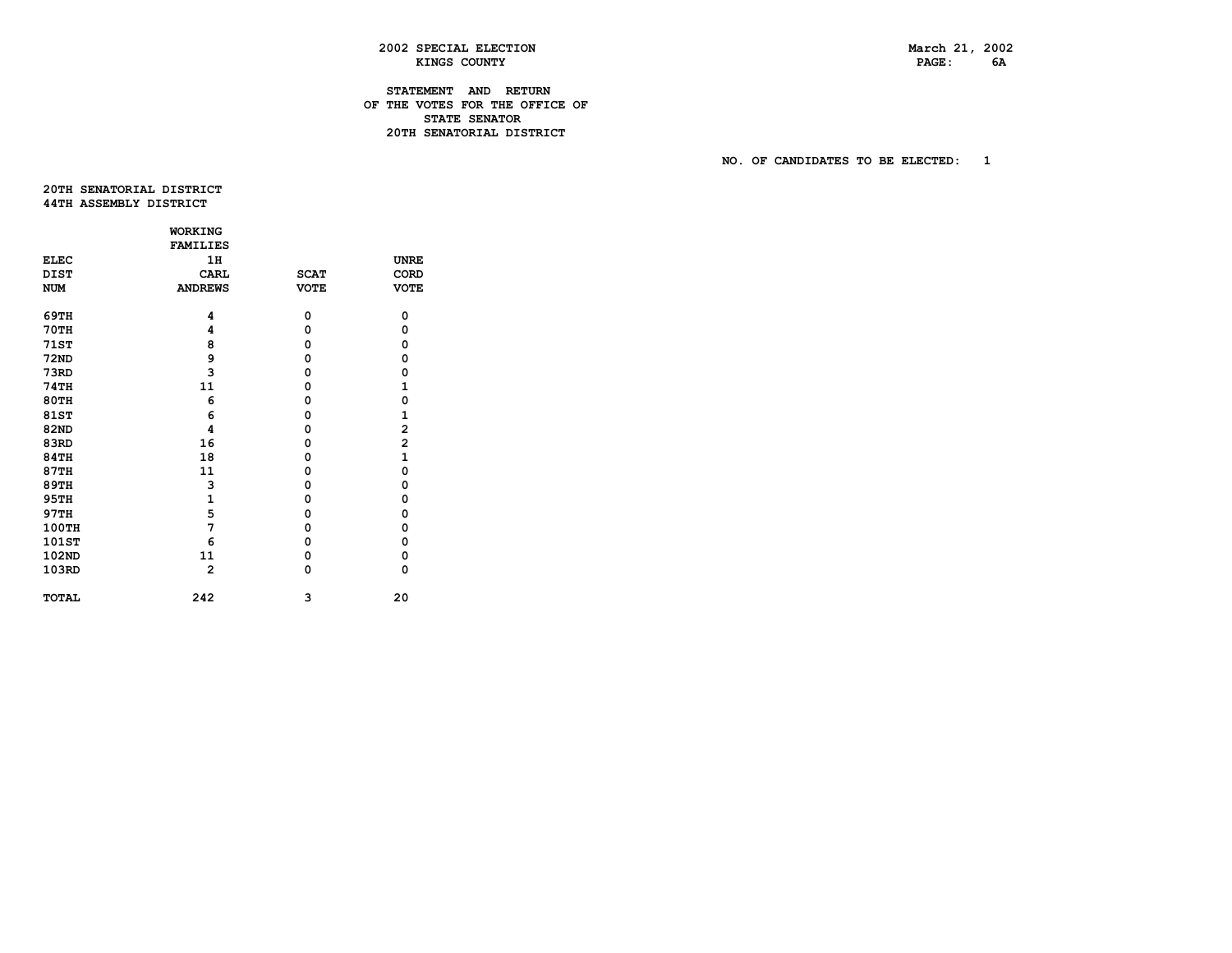# **STATEMENT AND RETURN OF THE VOTES FOR THE OFFICE OF STATE SENATOR 20TH SENATORIAL DISTRICT**

# **NO. OF CANDIDATES TO BE ELECTED: 1**

**20TH SENATORIAL DISTRICT 51STASSEMBLYDISTRICT** 

| 1Е             |
|----------------|
| CARL           |
| <b>ANDREWS</b> |
|                |
|                |
|                |
|                |
|                |
|                |
|                |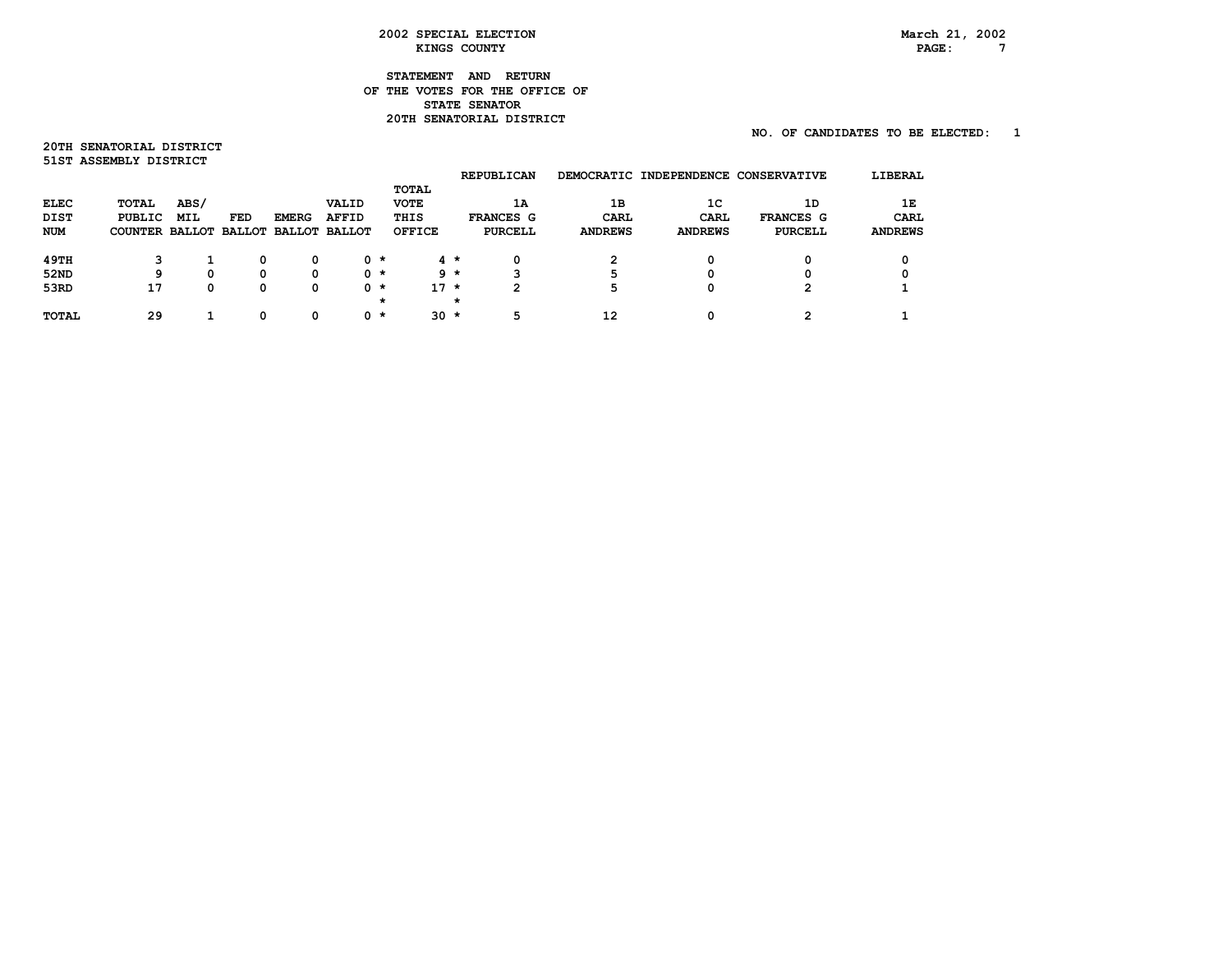PAGE: 7A

# **2002 SPECIAL ELECTION March 21, 2002**  KINGS COUNTY

# **STATEMENT AND RETURN OF THE VOTES FOR THE OFFICE OF STATE SENATOR 20TH SENATORIAL DISTRICT**

 **NO. OF CANDIDATES TO BE ELECTED: 1** 

 **20THSENATORIALDISTRICT 51STASSEMBLYDISTRICT** 

|             | WORKING         |             |             |
|-------------|-----------------|-------------|-------------|
|             | <b>FAMILIES</b> |             |             |
| <b>ELEC</b> | 1H              |             | <b>UNRE</b> |
| <b>DIST</b> | CARL            | <b>SCAT</b> | CORD        |
| <b>NUM</b>  | <b>ANDREWS</b>  | <b>VOTE</b> | <b>VOTE</b> |
|             |                 |             |             |
| 49TH        | $\overline{2}$  | 0           | 0           |
| 52ND        | 1               | 0           | 0           |
| 53RD        | 6               | 1           | 0           |
|             |                 |             |             |
| TOTAL       | ٩               | 1           | O           |
|             |                 |             |             |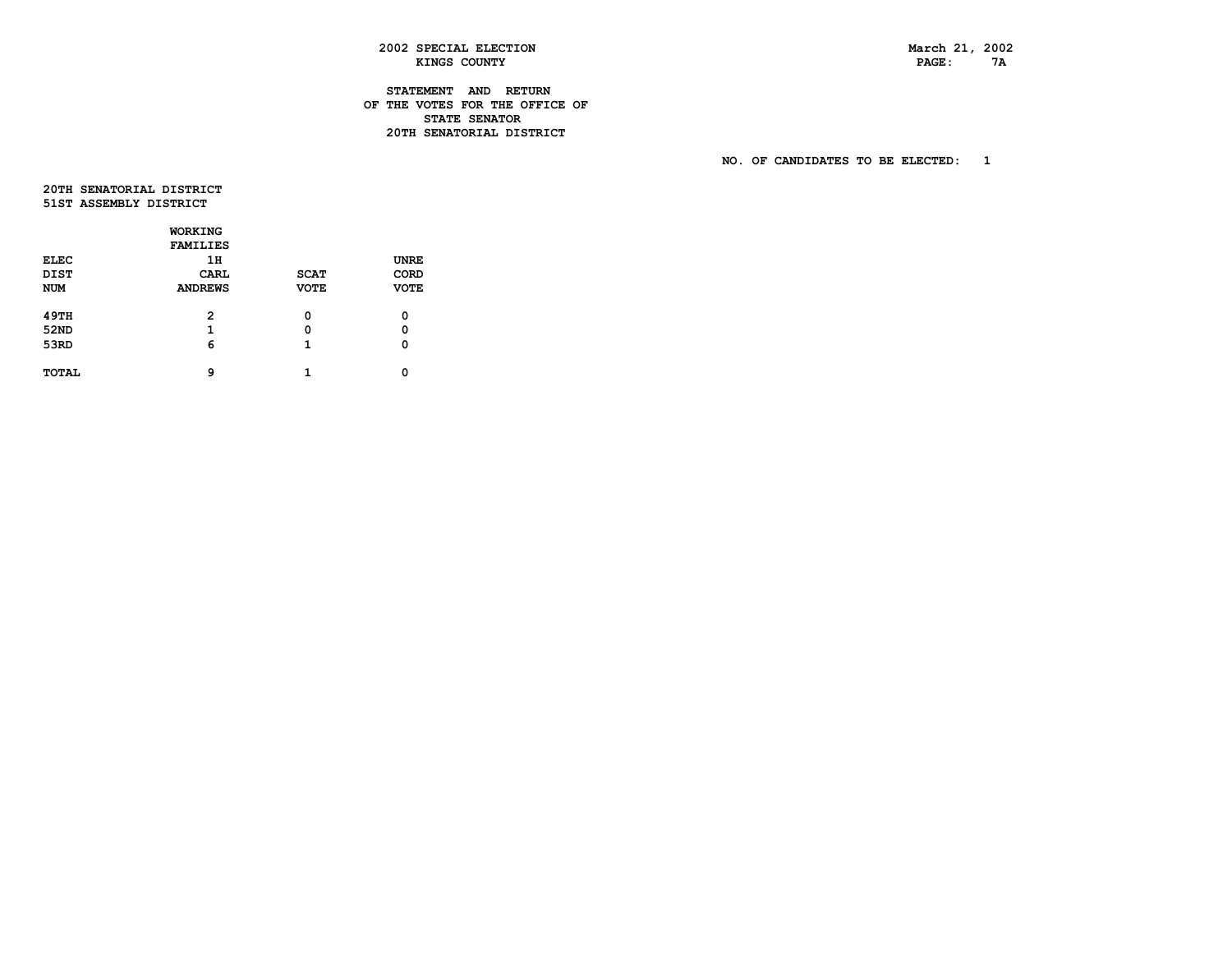# PAGE: 8

# **STATEMENT AND RETURN OF THE VOTES FOR THE OFFICE OF STATE SENATOR 20TH SENATORIAL DISTRICT**

# **NO. OF CANDIDATES TO BE ELECTED: 1**

**20TH SENATORIAL DISTRICT 55TH ASSEMBLY DISTRICT** 

|             |                                     |      |     |              |       |         |               |         | <b>REPUBLICAN</b> |                | DEMOCRATIC INDEPENDENCE CONSERVATIVE |           | LIBERAL        |
|-------------|-------------------------------------|------|-----|--------------|-------|---------|---------------|---------|-------------------|----------------|--------------------------------------|-----------|----------------|
|             |                                     |      |     |              |       |         | TOTAL         |         |                   |                |                                      |           |                |
| ELEC        | TOTAL                               | ABS/ |     |              | VALID |         | <b>VOTE</b>   |         | 1A                | 1B             | 1C                                   | 1D        | 1E             |
| <b>DIST</b> | PUBLIC                              | MIL  | FED | <b>EMERG</b> | AFFID |         | THIS          |         | FRANCES G         | CARL           | <b>CARL</b>                          | FRANCES G | CARL           |
| <b>NUM</b>  | COUNTER BALLOT BALLOT BALLOT BALLOT |      |     |              |       |         | <b>OFFICE</b> |         | PURCELL           | <b>ANDREWS</b> | <b>ANDREWS</b>                       | PURCELL   | <b>ANDREWS</b> |
|             |                                     |      |     |              |       |         |               |         |                   |                |                                      |           |                |
| 64TH        | 3                                   |      | 0   | 0            | 0 *   |         |               | $4 *$   |                   | 3              | 0                                    | 0         |                |
| 65TH        | 26                                  | 2    | 0   | 0            |       | 0 *     | $28 *$        |         | 0                 | 22             | 3                                    | 0         |                |
|             |                                     |      |     |              |       | $\star$ |               | $\star$ |                   |                |                                      |           |                |
| TOTAL       | 29                                  | 3    | O   | 0            |       | 0 *     | $32 \star$    |         |                   | 25             | ິ                                    | O         |                |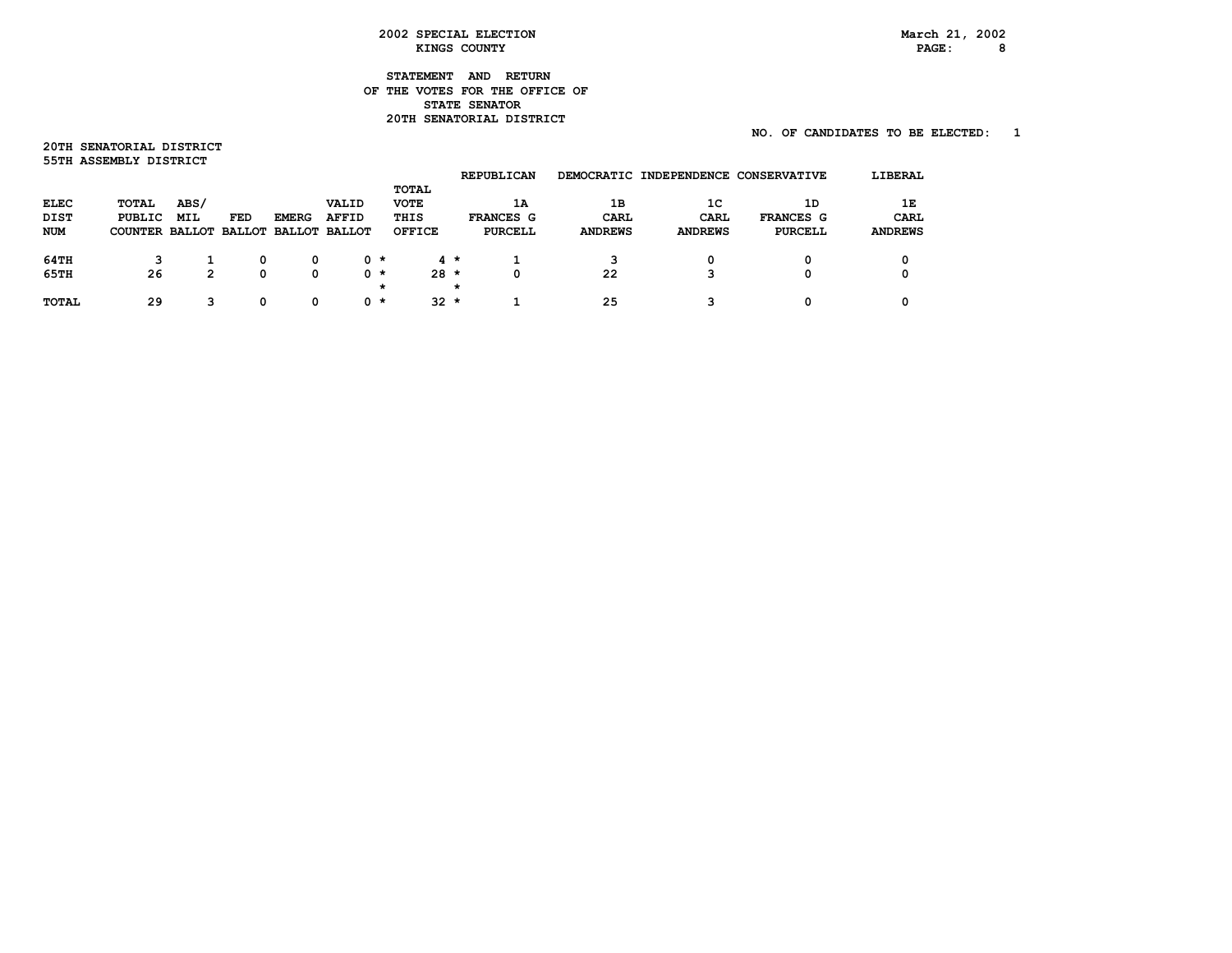PAGE: 8A

 **2002 SPECIAL ELECTION March 21, 2002 KINGS COUNTY** 

# **STATEMENT AND RETURN OF THE VOTES FOR THE OFFICE OF STATE SENATOR 20TH SENATORIAL DISTRICT**

 **NO. OF CANDIDATES TO BE ELECTED: 1** 

 **20THSENATORIALDISTRICT 55TH ASSEMBLY DISTRICT** 

|             | WORKING         |             |                |
|-------------|-----------------|-------------|----------------|
|             | <b>FAMILIES</b> |             |                |
| <b>ELEC</b> | 1H              |             | <b>UNRE</b>    |
| <b>DIST</b> | CARL            | <b>SCAT</b> | CORD           |
| <b>NUM</b>  | <b>ANDREWS</b>  | <b>VOTE</b> | <b>VOTE</b>    |
|             |                 |             |                |
| 64TH        | 0               | 0           | 0              |
| 65TH        | 1               | 0           | $\mathbf{2}$   |
|             |                 |             |                |
| TOTAL       | 1               | 0           | $\mathfrak{p}$ |
|             |                 |             |                |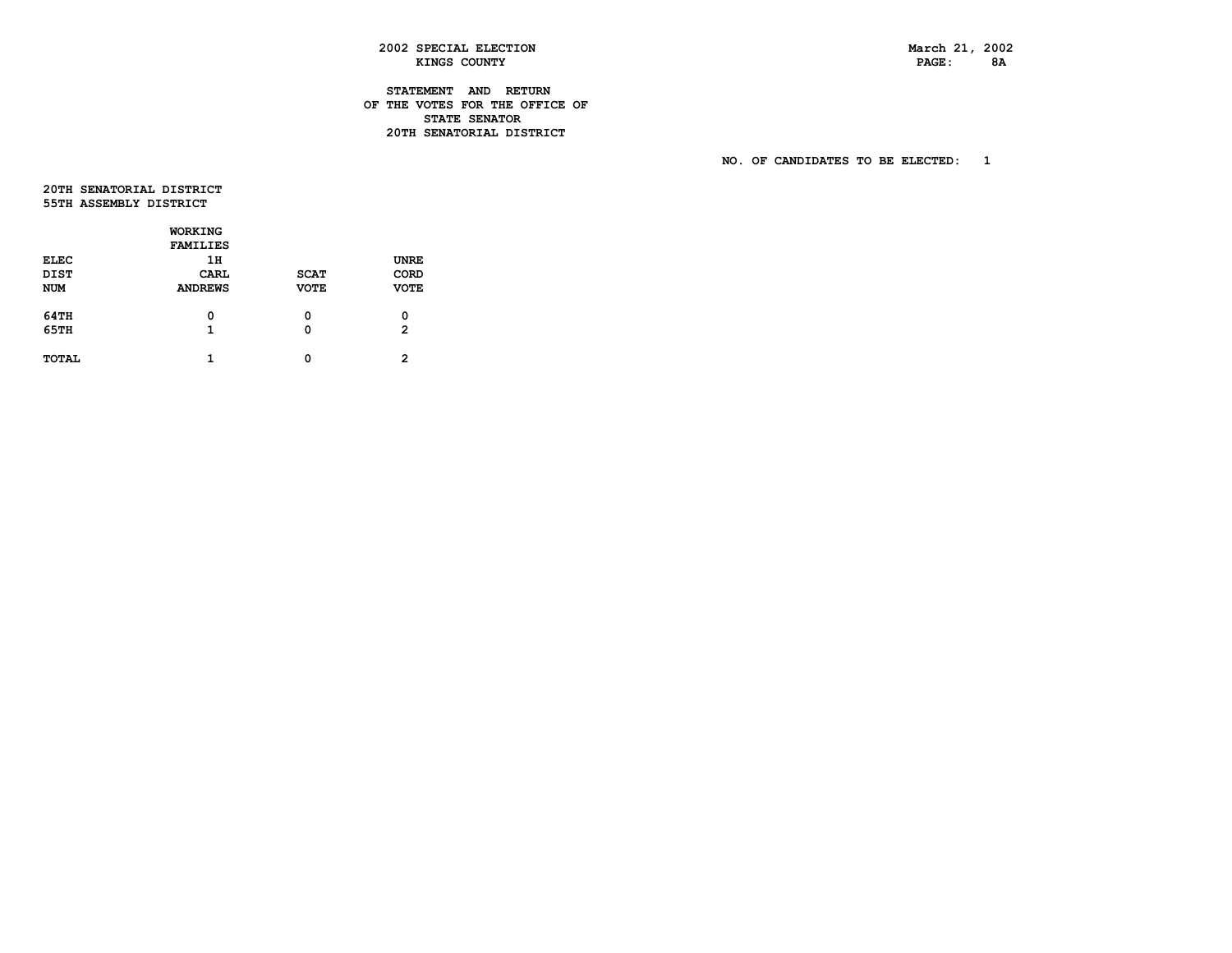# PAGE: 9

# **STATEMENT AND RETURN OF THE VOTES FOR THE OFFICE OF STATE SENATOR 20TH SENATORIAL DISTRICT**

# **NO. OF CANDIDATES TO BE ELECTED: 1**

**20TH SENATORIAL DISTRICT 56TH ASSEMBLY DISTRICT** 

|                 |                                     |      |     |              |       |     |               |         | <b>REPUBLICAN</b> |                | DEMOCRATIC INDEPENDENCE | <b>CONSERVATIVE</b> | LIBERAL        |
|-----------------|-------------------------------------|------|-----|--------------|-------|-----|---------------|---------|-------------------|----------------|-------------------------|---------------------|----------------|
|                 |                                     |      |     |              |       |     | TOTAL         |         |                   |                |                         |                     |                |
| ELEC            | TOTAL                               | ABS/ |     |              | VALID |     | <b>VOTE</b>   |         | 1A                | 1B             | 1 <sup>C</sup>          | 1D                  | 1Е             |
| <b>DIST</b>     | PUBLIC                              | MIL  | FED | <b>EMERG</b> | AFFID |     | THIS          |         | FRANCES G         | CARL           | CARL                    | FRANCES G           | CARL           |
| <b>NUM</b>      | COUNTER BALLOT BALLOT BALLOT BALLOT |      |     |              |       |     | <b>OFFICE</b> |         | <b>PURCELL</b>    | <b>ANDREWS</b> | <b>ANDREWS</b>          | <b>PURCELL</b>      | <b>ANDREWS</b> |
|                 |                                     |      |     |              |       |     |               |         |                   |                |                         |                     |                |
| 1ST             | 52                                  |      | 0   | 0            |       | 0 * | $53 *$        |         | 6                 | 30             | 4                       |                     |                |
| 2 <sub>ND</sub> | 19                                  |      | O   | 0            |       | 0 * | $20 \star$    |         | 2                 | 10             | 2                       | 0                   |                |
| 3RD             | 16                                  | 0    | 0   | 0            |       | 0 * | $16 *$        |         | 8                 | 6              | 0                       |                     |                |
|                 |                                     |      |     |              |       | *   |               | $\star$ |                   |                |                         |                     |                |
| TOTAL           | 87                                  | 2    | O   | 0            |       | 0 * | $89 *$        |         | 16                | 46             | 6                       | <b>っ</b>            |                |
|                 |                                     |      |     |              |       |     |               |         |                   |                |                         |                     |                |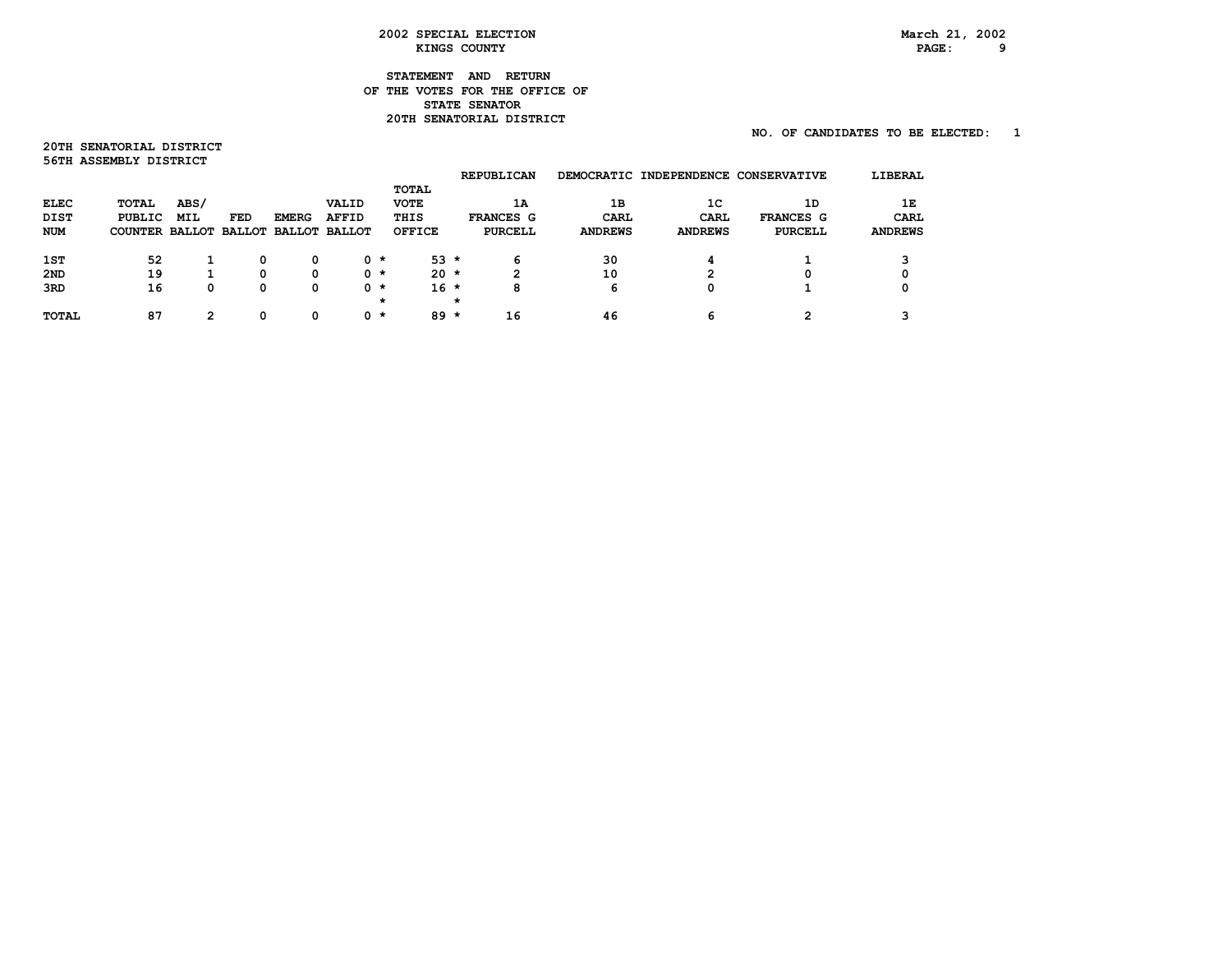PAGE: 9A

# **2002 SPECIAL ELECTION March 21, 2002 KINGS COUNTY**

# **STATEMENT AND RETURN OF THE VOTES FOR THE OFFICE OF STATE SENATOR 20TH SENATORIAL DISTRICT**

 **NO. OF CANDIDATES TO BE ELECTED: 1** 

 **20THSENATORIALDISTRICT 56TH ASSEMBLY DISTRICT** 

|                 | WORKING         |             |             |
|-----------------|-----------------|-------------|-------------|
|                 | <b>FAMILIES</b> |             |             |
| <b>ELEC</b>     | 1H              |             | <b>UNRE</b> |
| DIST            | CARL            | <b>SCAT</b> | CORD        |
| <b>NUM</b>      | <b>ANDREWS</b>  | <b>VOTE</b> | <b>VOTE</b> |
|                 |                 |             |             |
| 1ST             | 4               | 0           | 5           |
| 2 <sub>ND</sub> | $\overline{2}$  | 0           | 4           |
| 3RD             | 0               | 0           | 1           |
|                 |                 |             |             |
| TOTAL           | 6               | 0           | 10          |
|                 |                 |             |             |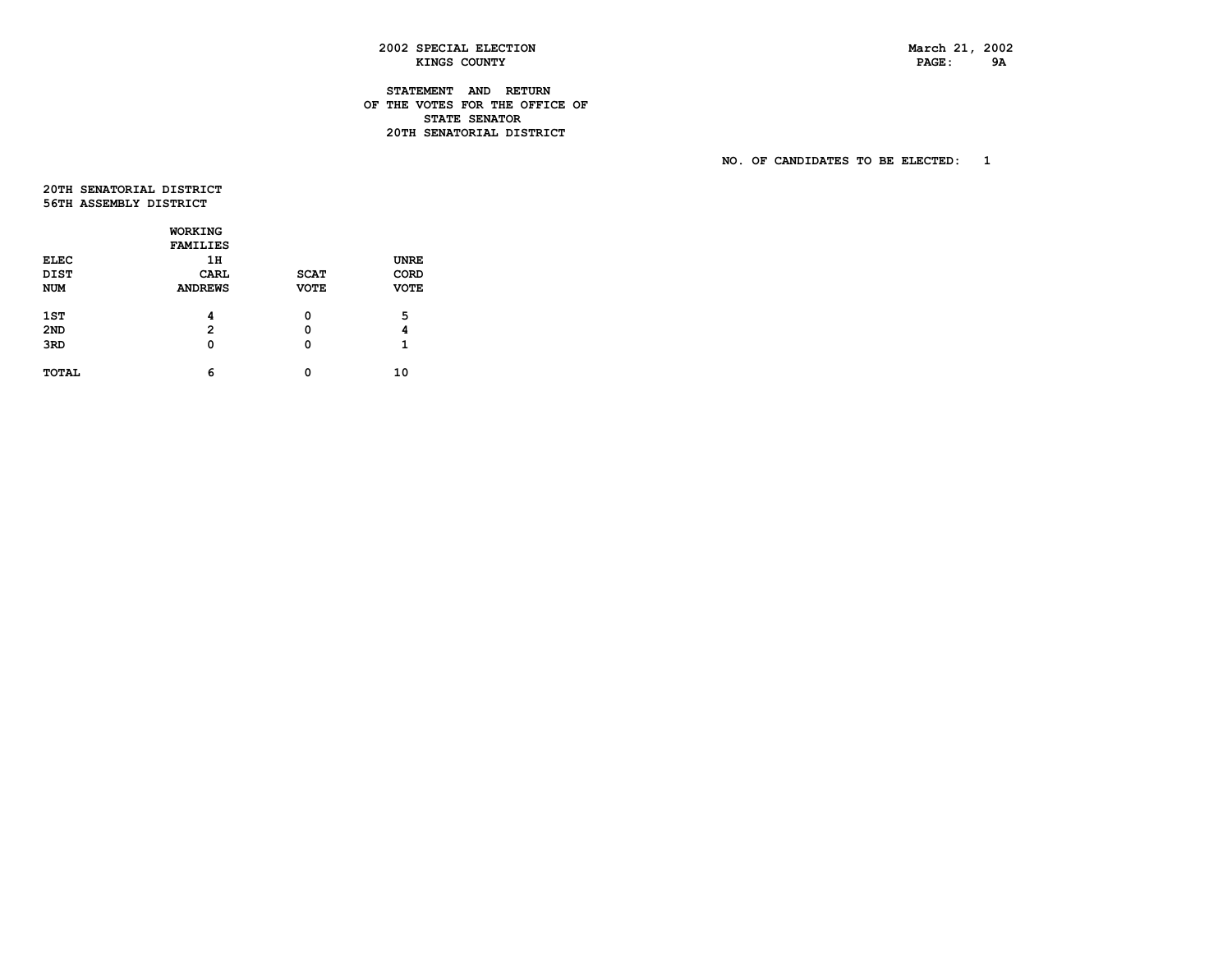# **STATEMENT AND RETURN OF THE VOTES FOR THE OFFICE OF STATE SENATOR 20TH SENATORIAL DISTRICT**

**20TH SENATORIAL DISTRICT 57TH ASSEMBLY DISTRICT** 

|              |                       |            |             |              |                      |               |         |   | <b>REPUBLICAN</b> |                | DEMOCRATIC INDEPENDENCE CONSERVATIVE |                | LIBERAL        |
|--------------|-----------------------|------------|-------------|--------------|----------------------|---------------|---------|---|-------------------|----------------|--------------------------------------|----------------|----------------|
|              |                       |            |             |              |                      | <b>TOTAL</b>  |         |   |                   |                |                                      |                |                |
| <b>ELEC</b>  | <b>TOTAL</b>          | ABS/       |             |              | <b>VALID</b>         | <b>VOTE</b>   |         |   | 1A                | 1B             | 1 <sup>C</sup>                       | 1D             | 1E             |
| <b>DIST</b>  | <b>PUBLIC</b>         | <b>MIL</b> | FED         | <b>EMERG</b> | <b>AFFID</b>         | THIS          |         |   | <b>FRANCES G</b>  | <b>CARL</b>    | <b>CARL</b>                          | FRANCES G      | <b>CARL</b>    |
| <b>NUM</b>   | COUNTER BALLOT BALLOT |            |             |              | <b>BALLOT BALLOT</b> | <b>OFFICE</b> |         |   | <b>PURCELL</b>    | <b>ANDREWS</b> | <b>ANDREWS</b>                       | <b>PURCELL</b> | <b>ANDREWS</b> |
| 1ST          | 31                    | 4          | 0           | 0            | $0 *$                |               | $35 *$  |   | 11                | 19             | 0                                    | $\mathbf{2}$   |                |
| 2ND          | 51                    |            | 0           | $\mathbf 0$  | $0 *$                |               | $52 *$  |   | 6                 | 41             |                                      |                |                |
| 3RD          | 4                     | 0          | n           | O            | $0 *$                |               | $4 *$   |   |                   | $\mathbf{2}$   |                                      |                |                |
| 4TH          | 53                    | 3          | O           | 0            | $0 *$                |               | $56*$   |   | 10                | 37             |                                      |                |                |
| 5TH          | 32                    | 0          | O           | 0            | $0 *$                |               | $32 *$  |   | 2                 | 27             |                                      |                |                |
| 6TH          | 25                    |            | n           | $\Omega$     | 0                    | $\star$       | $26 *$  |   |                   | 23             |                                      |                |                |
| 7TH          | 82                    |            | O           | 0            | $0 *$                |               | $83 *$  |   | 5                 | 63             |                                      |                |                |
| 8TH          | 111                   |            | n           | 0            | $0 *$                |               | $112 *$ |   | 10                | 83             |                                      |                |                |
| 9TH          | 22                    | 2          | 0           | 0            | $0 *$                |               | $24$ *  |   | 6                 | 16             |                                      |                |                |
| 11TH         | 11                    |            | O           | O            | 0                    | $\star$       | $12 *$  |   | $\overline{2}$    | 6              |                                      |                |                |
| 12TH         | 83                    |            | o           | 0            | $1 \star$            |               | $85 *$  |   | 11                | 63             |                                      |                |                |
| <b>13TH</b>  | 56                    | 3          | n           | 0            | 0                    | *             | 59 *    |   | 5                 | 44             |                                      |                |                |
| <b>14TH</b>  | 57                    | 2          | O           | O            | $0 *$                |               | $59 *$  |   | 3                 | 44             |                                      |                |                |
| <b>15TH</b>  | 27                    | 0          | O           | 0            | $0 *$                |               | $27 *$  |   | 9                 | 15             |                                      |                |                |
| <b>16TH</b>  | 32                    | 0          | n           | 0            | $0 *$                |               | $32 *$  |   |                   | 23             |                                      |                |                |
| 17TH         | 15                    | 0          | 0           | $\mathbf 0$  | $0 *$                |               | $15 *$  |   |                   | 12             |                                      |                |                |
| <b>18TH</b>  | 8                     |            |             | O            | 0                    | $\star$       | $9 *$   |   |                   | 9              |                                      |                |                |
| 19TH         | 9                     |            | O           | 0            | $0 *$                |               | $10 *$  |   |                   | 9              |                                      |                |                |
| 27TH         | 48                    | 6          | O           | 0            | $0 *$                |               | $54 *$  |   |                   | 31             |                                      |                |                |
| 28TH         | 13                    | 2          | n           | 0            | $0 *$                |               | $15 *$  |   | 0                 | 10             |                                      |                |                |
| 82ND         | 1                     | 1          | $\Omega$    | $\Omega$     | $0 *$                |               | $2 *$   |   | 0                 | $\overline{2}$ | n                                    | n              |                |
|              |                       |            |             |              |                      | $\star$       |         | * |                   |                |                                      |                |                |
| <b>TOTAL</b> | 771                   | 31         | $\mathbf 0$ | 0            | 1                    | $\star$       | $803 *$ |   | 93                | 579            | 26                                   | 17             | 13             |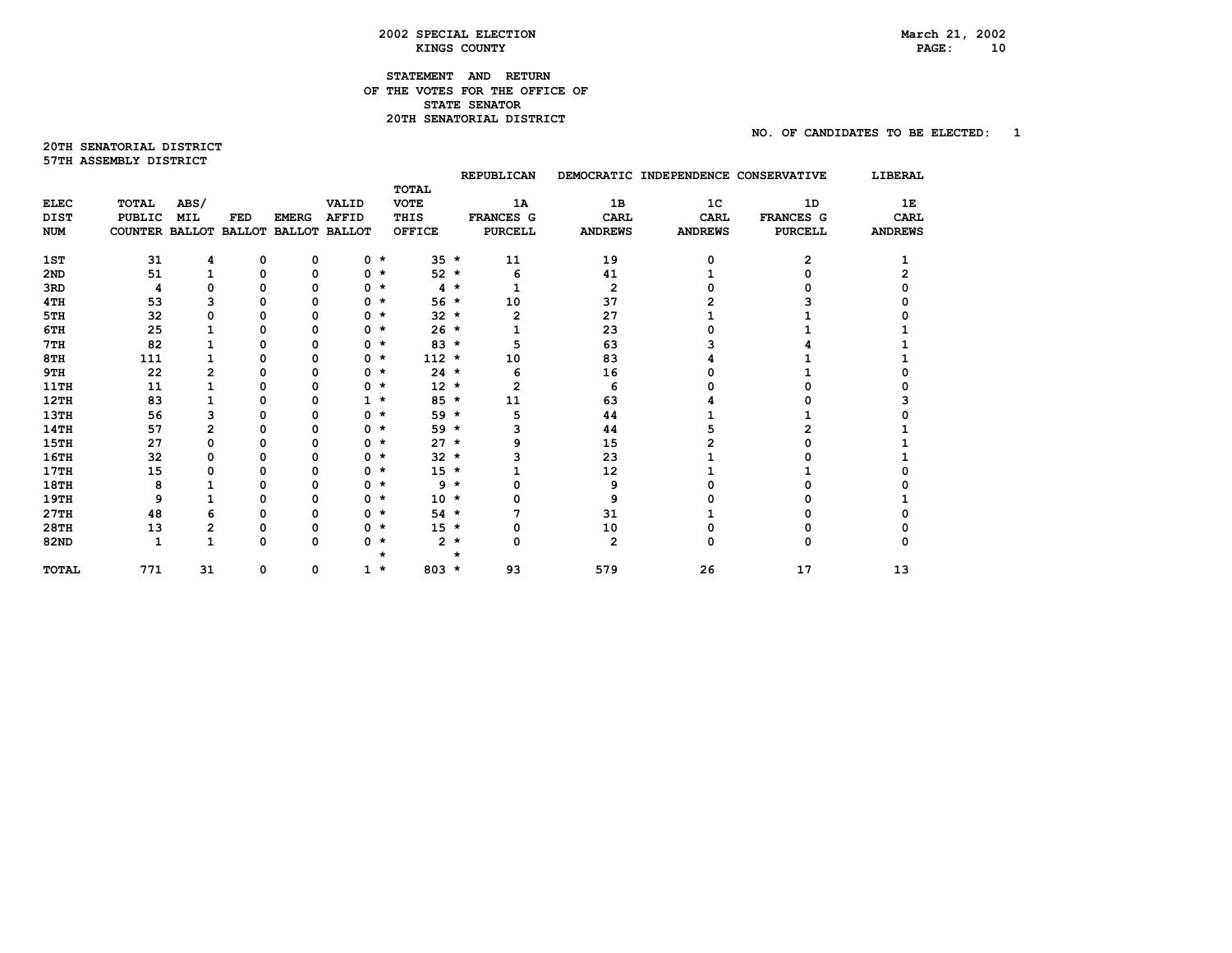PAGE: 10A

# **2002 SPECIAL ELECTION March 21, 2002 KINGS COUNTY**

# **STATEMENT AND RETURN OF THE VOTES FOR THE OFFICE OF STATE SENATOR 20TH SENATORIAL DISTRICT**

 **NO. OF CANDIDATES TO BE ELECTED: 1** 

 **20THSENATORIALDISTRICT 57TH ASSEMBLY DISTRICT** 

|              | <b>WORKING</b>  |                |                         |
|--------------|-----------------|----------------|-------------------------|
|              | <b>FAMILIES</b> |                |                         |
| <b>ELEC</b>  | 1H              |                | <b>UNRE</b>             |
| <b>DIST</b>  | CARL            | <b>SCAT</b>    | CORD                    |
| <b>NUM</b>   | <b>ANDREWS</b>  | <b>VOTE</b>    | <b>VOTE</b>             |
|              |                 |                |                         |
| 1ST          | $\mathbf{1}$    | 1              | 0                       |
| 2ND          | 0               | 0              | $\overline{\mathbf{c}}$ |
| 3RD          | 0               | 0              | $\mathbf{1}$            |
| 4TH          | 4               | 0              | 0                       |
| 5TH          | $\Omega$        | $\mathbf{1}$   | $\mathbf 0$             |
| 6TH          | 0               | 0              | $\mathbf 0$             |
| 7TH          | 6               | 0              | 1                       |
| 8TH          | 12              | 0              | $\mathbf{1}$            |
| 9TH          | $\mathbf{1}$    | 0              | 0                       |
| 11TH         | 4               | 0              | 0                       |
| 12TH         | 4               | 0              | 0                       |
| 13TH         | 7               | 0              | 1                       |
| 14TH         | 3               | 0              | 1                       |
| <b>15TH</b>  | $\mathbf 0$     | 0              | $\mathbf 0$             |
| 16TH         | 3               | 0              | $\mathbf{1}$            |
| 17TH         | 0               | 0              | 0                       |
| 18TH         | $\mathbf 0$     | 0              | $\mathbf 0$             |
| 19TH         | 0               | 0              | 0                       |
| 27TH         | 15              | 0              | 0                       |
| 28TH         | 4               | 0              | $\mathbf{1}$            |
| 82ND         | 0               | 0              | 0                       |
| <b>TOTAL</b> | 64              | $\overline{a}$ | 9                       |
|              |                 |                |                         |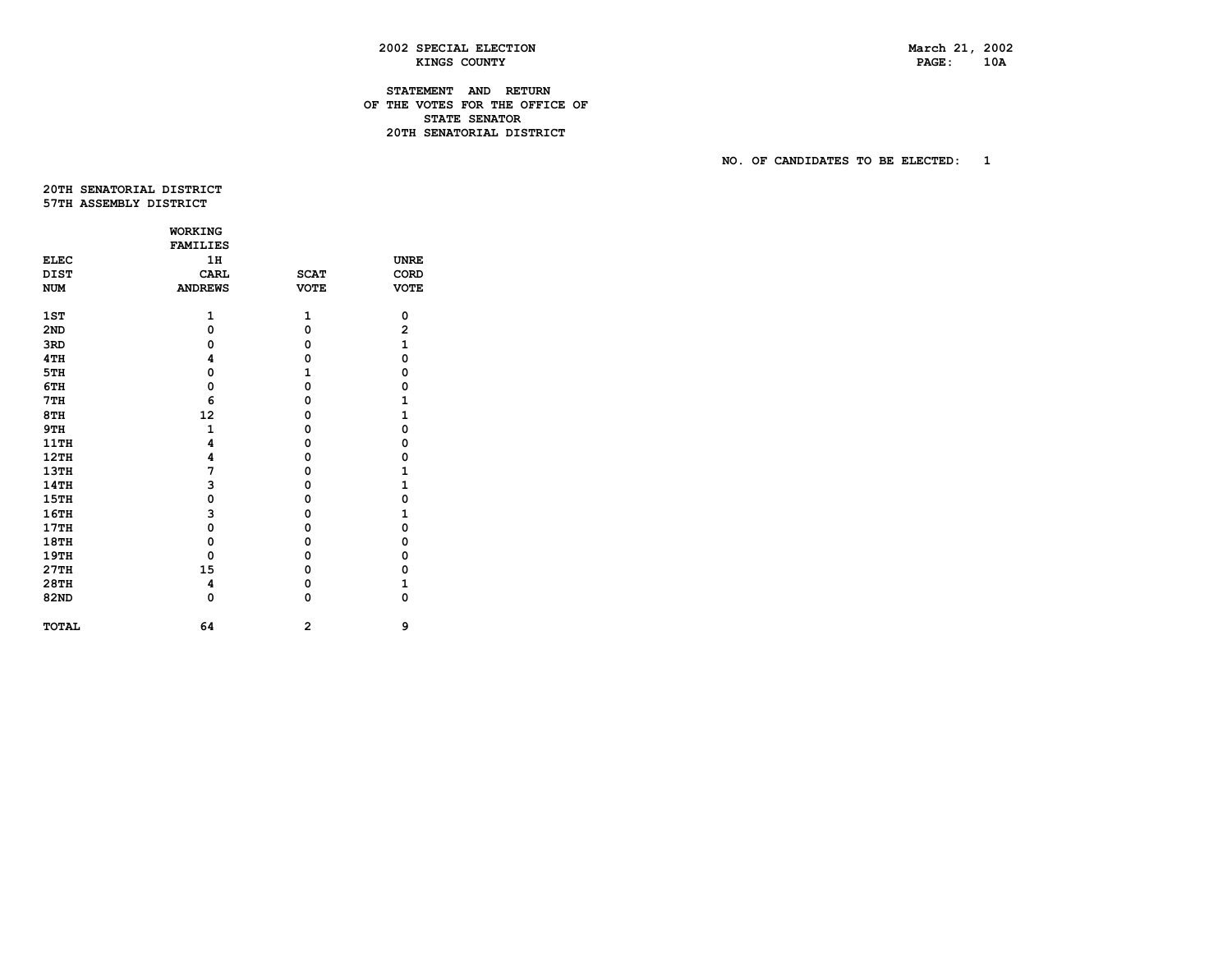# **STATEMENT AND RETURN OF THE VOTES FOR THE OFFICE OF STATE SENATOR 20TH SENATORIAL DISTRICT**

# **NO. OF CANDIDATES TO BE ELECTED: 1**

**20TH SENATORIAL DISTRICT 58TH ASSEMBLY DISTRICT** 

|       |      |        |              |       |                                               |                                |         |                                     |                                |                |                | LIBERAL                                        |
|-------|------|--------|--------------|-------|-----------------------------------------------|--------------------------------|---------|-------------------------------------|--------------------------------|----------------|----------------|------------------------------------------------|
|       |      |        |              |       |                                               | TOTAL                          |         |                                     |                                |                |                |                                                |
| TOTAL | ABS/ |        |              | VALID |                                               | <b>VOTE</b>                    |         | 1A                                  | 1B                             | 1 <sup>C</sup> | 1D             | 1Е                                             |
|       | MIL  | FED    | <b>EMERG</b> | AFFID |                                               | THIS                           |         |                                     | CARL                           | <b>CARL</b>    | FRANCES G      | CARL                                           |
|       |      |        |              |       |                                               | <b>OFFICE</b>                  |         | <b>PURCELL</b>                      | <b>ANDREWS</b>                 | <b>ANDREWS</b> | <b>PURCELL</b> | <b>ANDREWS</b>                                 |
|       |      |        |              |       |                                               |                                |         |                                     |                                |                |                |                                                |
| 46    | 0    | 0      |              |       |                                               |                                |         | 20                                  | 22                             |                | $\mathbf{2}$   |                                                |
| 25    | 0    | O      |              |       |                                               |                                |         |                                     | 14                             | 0              | 2              |                                                |
| 19    | 0    | 0      | з            |       |                                               |                                |         |                                     | 11                             |                | $\mathbf{2}$   |                                                |
|       |      |        |              |       | *                                             |                                | $\star$ |                                     |                                |                |                |                                                |
| 90    | 0    | O      | З            |       |                                               |                                |         | 34                                  | 47                             | ົ              | 6              | ົ                                              |
|       |      | PUBLIC |              |       | COUNTER BALLOT BALLOT BALLOT BALLOT<br>0<br>0 | 0 *<br>$1 \star$<br>0 *<br>1 * |         | $46*$<br>$26 *$<br>$22 *$<br>$94 *$ | <b>REPUBLICAN</b><br>FRANCES G |                |                | DEMOCRATIC INDEPENDENCE<br><b>CONSERVATIVE</b> |